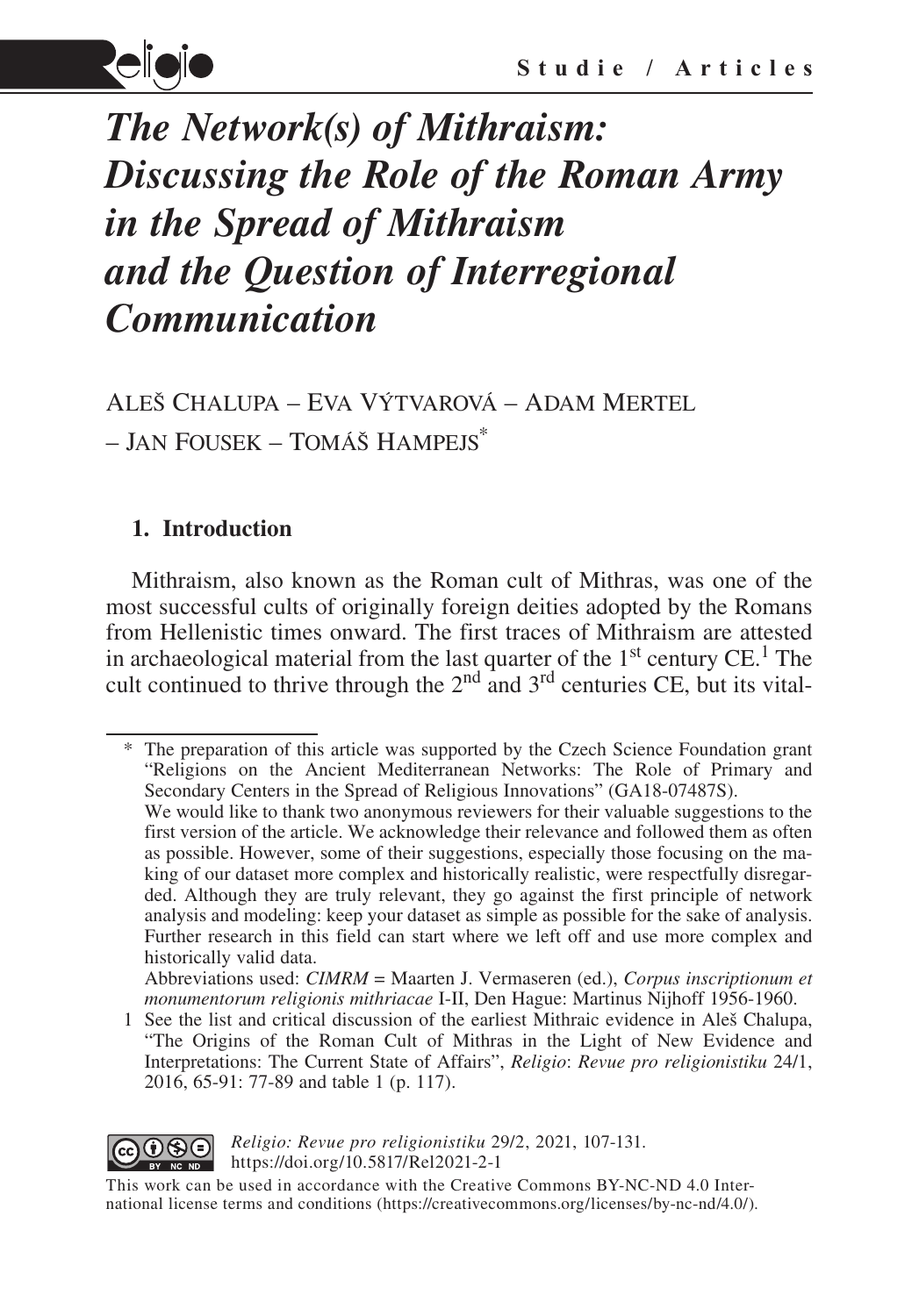ity decreased throughout the 4<sup>th</sup> century and it finally became extinct at some point after  $400 \text{ CE.}^2$  The origins of Mithraism are still disputed.<sup>3</sup> Although Mithras, the cult's central figure, is undoubtedly identical with an ancient Indo-European deity well known from different cultural areas, including India and Persia,<sup>4</sup> it is not easy to demonstrate a connection between Mithraism and previous forms of Mithras worship in the East.<sup>5</sup> Mithraism in its western form used some typical "structures" which are entirely unknown in the East, especially a tauroctony (a central iconographic motif depicting Mithras in the act of killing a bull) $<sup>6</sup>$  and a mith-</sup> raeum (a place where followers of Mithras gathered, dined together and performed other cultic activities).<sup>7</sup> Because of the extensive use of these typical structures, which are easily identifiable in archaeological evidence, we know a great deal about Mithraism's spatial distribution in the Roman

- 3 For the academic history of this question and the current consensus, see A. Chalupa, "The Origins of the Roman Cult of Mithras…", 67-75.
- 4 Adrian H. Bivar, *The Personalities of Mithra in Archaeology and Literature*, New York: Bibliotheca Persica Press 1998; Jaan Lahe, *Mithras – Miθra – Mitra: Der römische Gott Mithras aus der Perspektive der vegleichenden Religionsgeschichte*, (Kasion. Publikationen zur ostmediterranen Antike 3), Münster: Zaphon 2019.
- 5 For "classical" and still valid arguments defending the inconclusiveness of any historical ties between Mithraism as attested in the Roman Empire and previous Persian religious tradition(s), see Richard L. Gordon, "Franz Cumont and the Doctrine of Mithraism", in: John Hinnells (ed.), *Mithraic Studies* I, Manchester: Manchester University Press 1975, 215-248.

7 *Ibid*., 42-61.

<sup>2</sup> The reasons for the disappearance of Mithraism are still discussed. The conventional narrative operating with the growing destructive pressure exercised by Christianity is seen less credible now than a few decades ago, although the targeted destruction of some Mithraic temples proves that this type of religious competition contributed, at least partially, to the cult's demise. For more detailed evidence of Christian attacks on Mithraism, see Eberhard Sauer, *The End of Paganism in the North-Western Provinces of the Roman Empire: The Example of the Mithras* Cult, (BAR International Series 634), Oxford: Tempus Reparatum 1996; id., *The Archaeology of Religious Hatred in the Roman and Early Medieval World*, Stroud: The History Press 2009. It seems that Mithraism was already in decline, at least in some regions, even before the start of the 4th century, and this internal crisis was brought about by the disastrous influence of various social, political, and demographic changes taking place in the Roman Empire from the middle of the 3rd century CE. For a more detailed account of this gradual decline and demise of Mithraism, see the recent monograph David Walsh, *The Cult of Mithras in Late Antiquity: Development, Decline and Demise ca. A.D. 270-430*, (Late Antiques Archaeology [Supplementary Series] 2), Leiden: E. J. Brill 2018. The decline and disappearance of Mithraism is part of a bigger question concerning the reasons for the demise of paganism generally, which has recently been opened again, in a very stimulating way, by Jan N. Bremmer, "How Do We Explain the Quiet Demise of Graeco-Roman Religion? An Essay", *Numen* 68/2-3, 2021, 230-271.

<sup>6</sup> Manfred Clauss, *The Roman Cult of Mithras: The God and His Mysteries*, Edinburgh: Edinburgh University Press 2000, 78-90.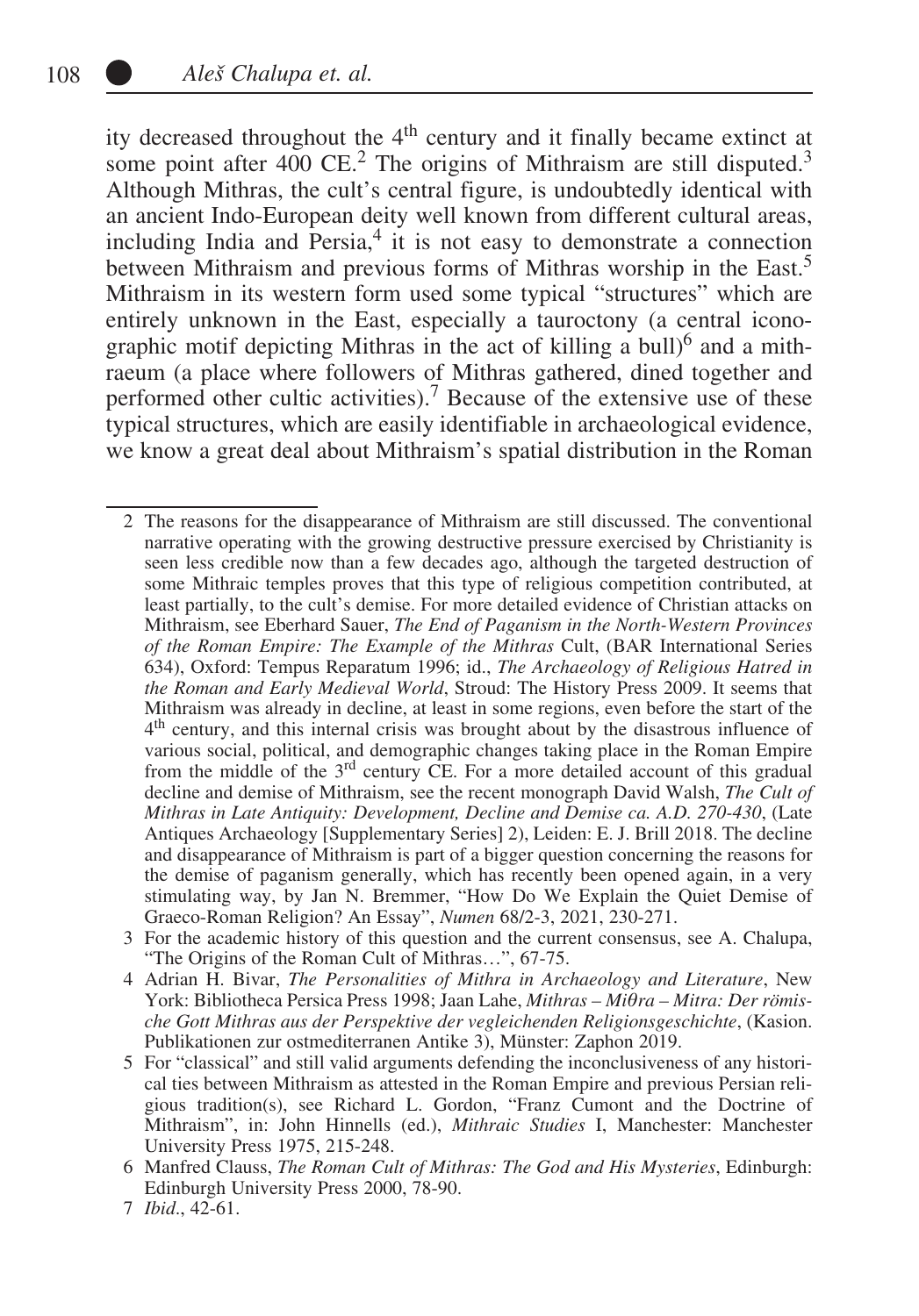Empire.<sup>8</sup> But what was the reason behind this geographically impressive spread of Mithraism and its indisputable, albeit temporary, popularity? Were there some factors particularly pertinent for the dispersion of Mithraic communities in the Roman Empire? And what stands behind the relative uniformity of Mithraic iconography? It seems that Mithraists could transmit their core visual motives with a minimal number of significant deviances,<sup>9</sup> which is, considering the absence of any central authority controlling the fidelity of transmission, a unique example in the conditions of the Graeco-Roman World. Why did Mithraism succeed when other cults failed or needed to create power structures for policing, often unsuccessfully, the normativity of their religious ideas and imagery, as was the case of Christian orthodoxy? In this article, we discuss both these issues and contribute to the current debate with data collected by an innovative application of network analysis, which may help open new perspectives on these problems when used with care and restraint.

## **2. Setting the stage, defining the problem(s)**

From the beginning of modern Mithraic studies, scholars speculated about the importance of the Roman army and its deployments for the successful transmission of Mithraism. Some scholars soon recognized that Mithraic communities were often situated in proximity to Roman legionary fortresses and that Roman soldiers made a large proportion of Mithraic dedications.10 However, no systematic study of the Roman army's influence on Mithraism was conducted until the 1990s. A meticulous epigraphic analysis, performed by the German professor of ancient history Manfred Clauss, showed that in no Roman province (except for Britannia) did the proportion of identifiable dedicators from the Roman soldiery exceed

<sup>8</sup> See Fig. 1 below.

<sup>9</sup> By talking about "the relative uniformity of Mithraic iconography" and "core visual motives with a minimal number of significant deviances", we mean that Mithraic imagery is generally recognizable across the Roman Empire, despite regional and cultural differences. We have no intention to argue that there are no regional traditions in the selection of motifs or the styles of their depiction, as is correctly observed by Kevin Stoba in the project "Mapping Mithraic Cults Across the Roman West" (University of Liverpool), also using the method of network analysis. For the annotation of this project see <https://www.liverpool.ac.uk/archaeology-classics-and-egyptology/research/ phd-research/kevinstoba/> [16. 8. 2021].

<sup>10</sup> Franz Cumont, *Les mystères de Mithra*, Bruxelles: H. Lamertin <sup>3</sup> 1913, 36-60; Charles M. Daniels, "The Role of the Roman Army in the Spread and Practice of Mithraism", in: John R. Hinnells (ed.), *Mithraic studies II*, Manchester: Manchester University Press 1975, 249-274.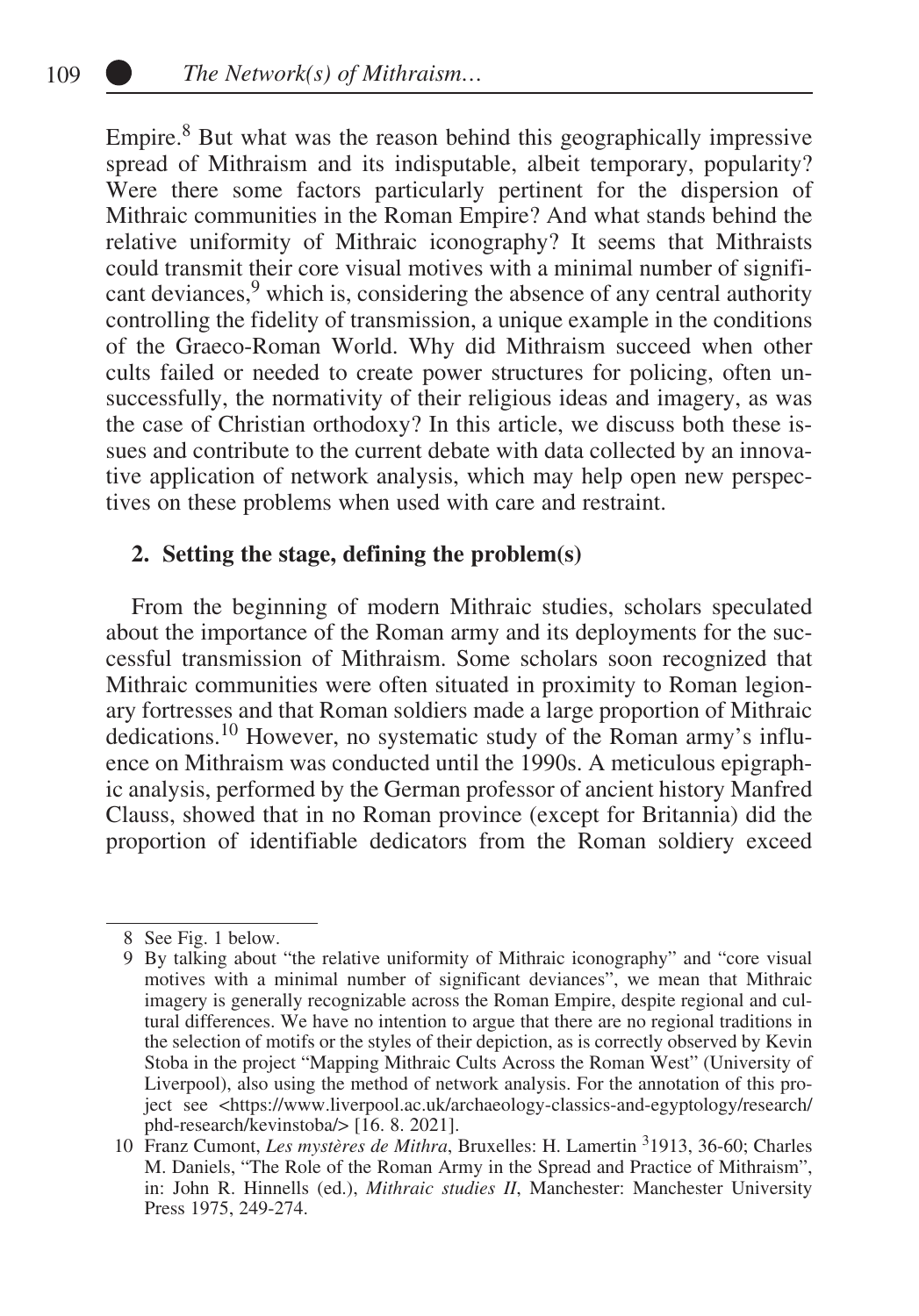$20\%$ .<sup>11</sup> Clauss's analysis was later supplemented by a detailed evaluation of Mithraic evidence of military origin conducted by Richard Gordon, who reached similar conclusions.<sup>12</sup> According to Gordon, the occurrence of military dedications is unevenly distributed and is usually concentrated on the heavily militarized Britanno-Rhine-Danube frontier. Gordon was also able to demonstrate that the image of Mithraism as a "military cult" arose relatively late in the  $19<sup>th</sup>$  century in Germany (where the quantity of military dedications is particularly high) and was subsequently perpetuated in future scholarship by Cumont's scenario seeing the Roman army as the main propagator of Mithraism in the West. These studies successfully debunked previous theories uncritically seeing Mithraism as a typical representative of Roman "military cults".

Nevertheless, the large quantity of Mithraic evidence found in border provinces with a strong military presence and the otherwise not easily explainable rapid and geographically impressive spread of Mithraism has led some scholars to conclude that, whatever the story Roman epigraphy might be telling, the "hijacking" of Roman military structures and communications still offers the best credible explanation for Mithraic success in terms of its wide geographic transmission.<sup>13</sup> In other words, Mithraism spread because the followers of Mithras were highly mobile and might not have included only soldiers but also military and civil personnel who provided essential services for the Roman army and catered for its needs. This possibility brings, in our opinion, the role of Roman military infrastructure in the spread of Mithraism back into play and requires further scrutiny.

In this paper, we use a transportation network model based on ORBIS (the Stanford Geospatial Network Model of the Roman World)<sup>14</sup> and a network analytical approach to uncover a possible relationship between the military network of Roman legionary fortresses and the network of

<sup>11</sup> Manfred Clauss, *Cultores Mithrae: Die Anhängerschaft des Mithras-Kultes*, (Heidelberger Althistorische Beiträge und Epigraphische Studien 10), Stuttgart: Franz Steiner 1992, 267-269.

<sup>12</sup> Richard L. Gordon, "The Roman Army and the Cult of Mithras: A Critical View", in: Catherine Wolff – Yann Le Bohac (eds.), *L'Armée romaine et la religion sous le haut- -empire romain: Actes du quatrième Congrès de Lyon (26-28 octobre 2006)*, Lyon: De Boccard 2009, 379-450.

<sup>13</sup> Christian Witschel, "Die Ursprünge des Mithras-Kults: Orientalischer Gott oder westliche Neu-schöpfung?", in: Claus Hattler (ed.), *Imperium der Götter: Isis, Mithras, Christus: Kulte und Religionen im Römischen Reich*, Stuttgart: Theiss 2013, 201-210; Luther H. Martin, "Cult Migration, Social Formation, and Religious Identity in Graeco-Roman Antiquity: The Curious Case of Roman Mithraism", in: id., *The Mind of Mithraists: Historical and Cognitive Studies in the Roman Cult of Mithras*, London: Bloomsbury 2015, 89-106, 139-143, 173-181.

<sup>14</sup> Walter Scheidel – Elijah Meeks, Stanford Geospatial Network Model of the Roman World (ORBIS), accessible at <http://orbis.stanford.edu/>.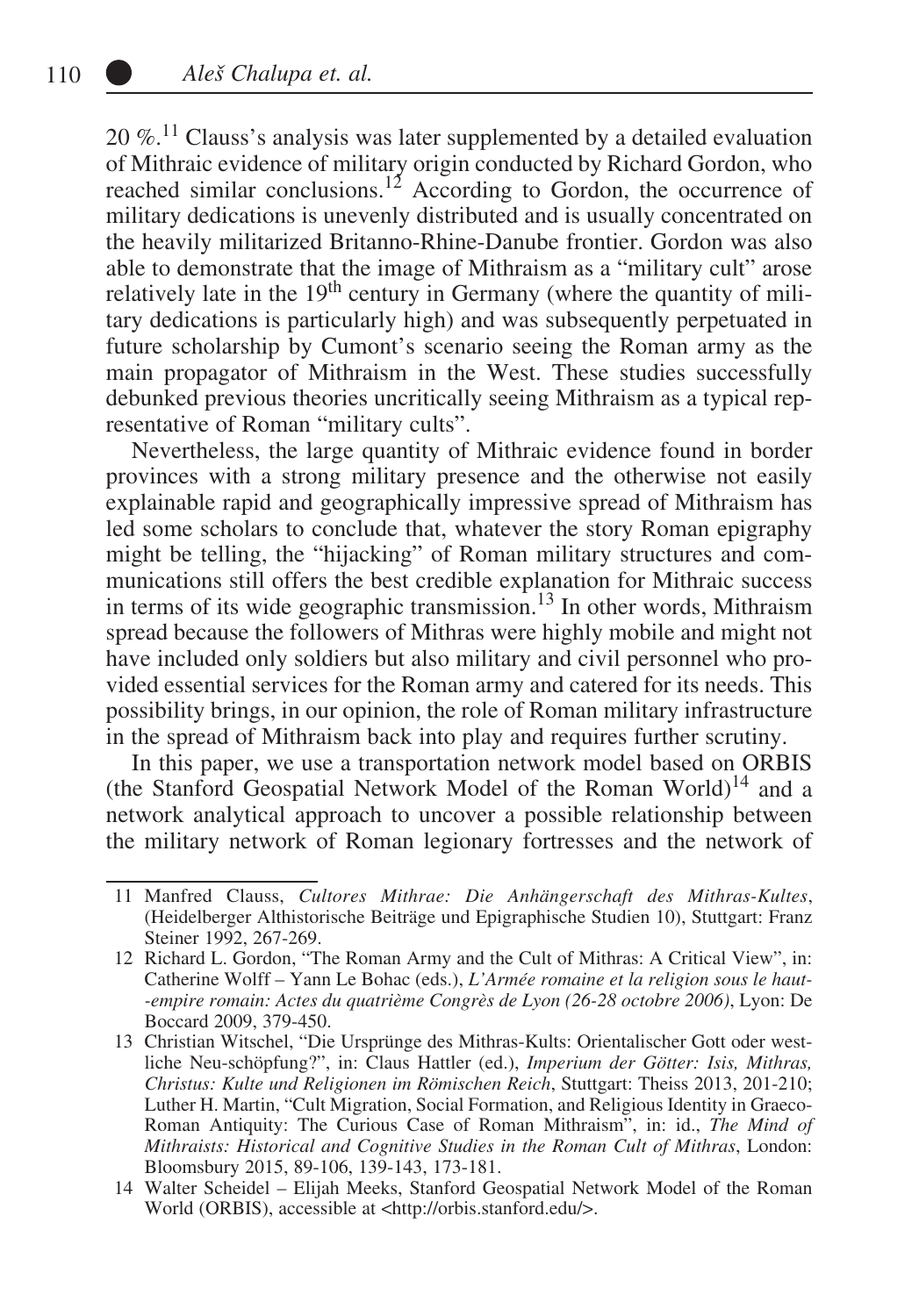sites where the presence of Mithraism can be historically documented. The main hypotheses we intend to test are:

- **H1:** There is significant overlap in the locations of Mithraic evidence and of Roman legionary fortresses.
- **H2:** Military infrastructure and military deployments throughout the Roman Empire facilitated the spread of Mithraism. The sites of important nodes situated on the routes connecting Roman legionary fortresses correlate with the sites of documented Mithraic presence.

## **3. Materials and methods**

This section is divided into five parts. In the first and the second part, we describe the coding of Mithraic evidence and Roman legionary fortresses. In the third part, we define the geographical area and its regional and provincial subdivisions that are used in the statistical analysis. In the fourth part, we explain in greater detail the methods used to detect a possible relationship between locations of attested Mithraic evidence and the places where Roman legionary fortresses were situated. In the final part, we describe the transportation network, the network analytical measures, and the ways of evaluating ties between military infrastructure and sites of documented Mithraic presence that were used in this research.

## **3.1 Mithraic evidence**

In this dataset, we coded all sites where the presence of Mithraism can be attested either archaeologically (by the discovery of a mithraeum or other artefacts identified positively as Mithraic) or epigraphically (through preserved inscriptions mentioning dedications to Mithras or the building or reconstruction of a mithraeum, etc.). The coding was primarily based on the lists of Mithraic localities assigned to individual provinces of the Roman Empire in *Cultores Mithrae,* which registers all Mithraic sites known up to 1990.15 Mithraic sites discovered after that year until the present were added on the basis of Clauss's supplement to *Cultores Mithrae*<sup>16</sup> and other archaeological reports and reviews of regional corpora of Mithraic material published since 1990.<sup>17</sup> Each Mithraic site was

<sup>15</sup> M. Clauss, *Cultores Mithrae*…

<sup>16</sup> Manfred Clauss, *Mithras: Kult und Mysterium*, Mainz: Philipp von Zabern 2012.

<sup>17</sup> See e. g. Innes Klenner, "Breaking News! Meldungen aus der Welt des Mithras", in: Patrick Jung – Nina Schücker (eds.), *Utere felix vivas: Festschrift für Jürgen Oldenstein*, Bonn: Rudolf Habelt 2012, 113-127; Barbara Rossi, *I mitrei della Britannia romana nelle testimonianze architettoniche, scultoree ed epigrafiche*, (BAR International Series 1253), Oxford: Hedges 2004; Gabriel Sicoe, *Die Mithräischen Steindenkmäler*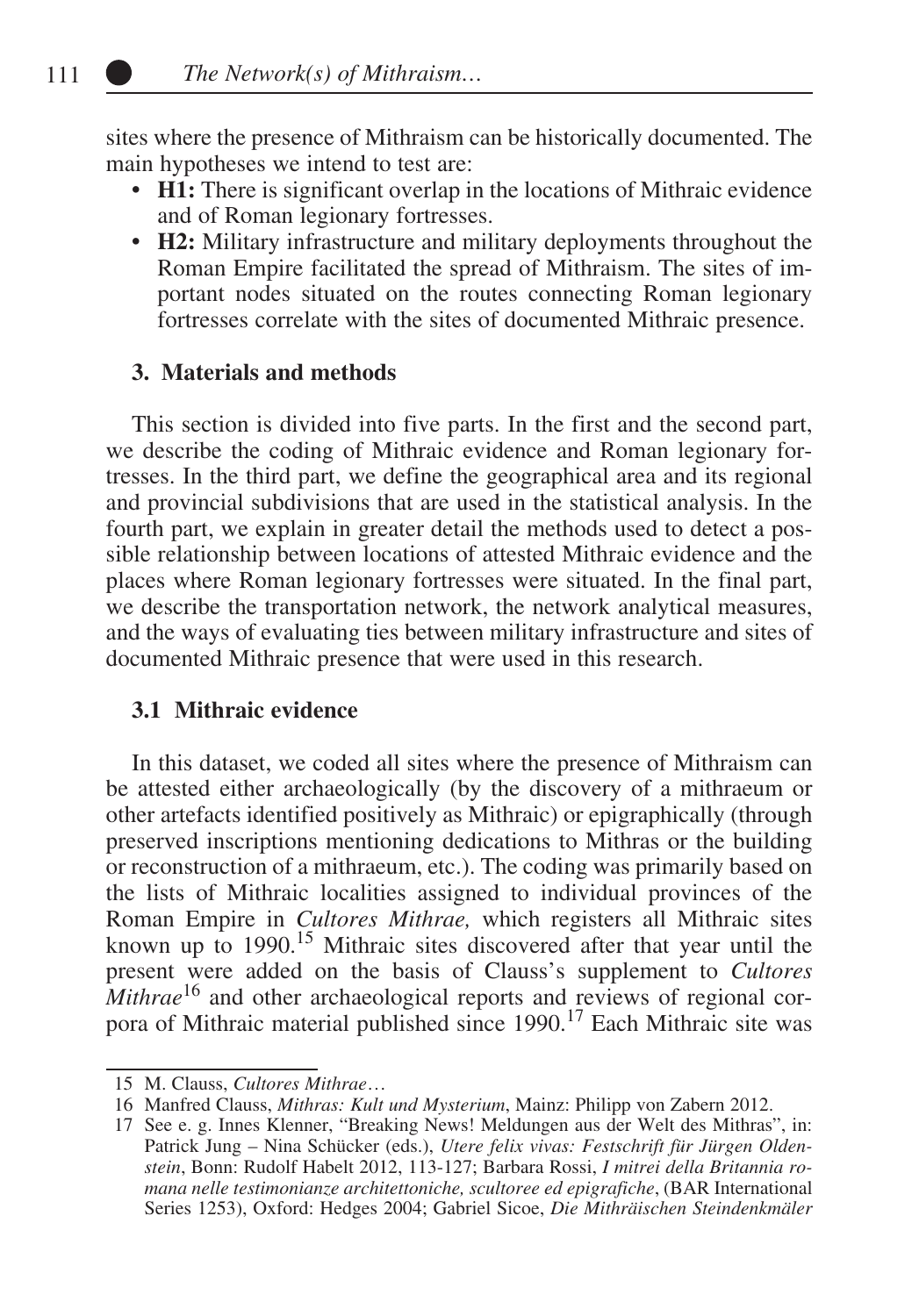

**Fig. 1:** The sites of Mithraic evidence (in black dots).

geolocated (for the visualization of Mithraic sites, see Fig. 1). To distinguish between sites of isolated Mithraic evidence and sites with strong Mithraic presence, each locality was evaluated and ranked from 1 to 6 (1 for sporadic Mithraic presence and 6 for particularly strong Mithraic presence).18 Based on these steps, two variables were established. The

*aus Dakien*, Cluj-Napoca: Mega Verlag 2014; Jaime Alvar, *El culto de Mitra en Hispania*, Madrid: Dykinson 2019; Valentin Bottez, "Mithras in Moesia Inferior: New Data and New Perspectives", *Acta Antiqua Academiae Scientiarum Hungaricae* 58, 2018, 243-262; Csaba Szabó, "The Material Evidence of the Roman Cult of Mithras in Dacia CIMRM Supplement of the Province", *Acta Antiqua Academiae Scientiarum Hungaricae* 58, 2018, 325-357, etc.

 <sup>18</sup> By the quantification of the relative strength of Mithraic presence in a particular locality we intended to distinguish, for the purpose of our analysis, between major Mithraic hubs (e. g. Rome, Ostia, Poetovio, Carnuntum, Nida etc.) and places from which only isolated finds have been recovered. The ranking 1-6 was based on the following criteria:  $1 - a$  place of isolated evidence in the form of one Mithraic artefact:  $2 - a$  place of limited Mithraic presence defined by the discovery of 2-5 Mithraic artefacts; 3 – a place of denser Mithraic presence defined by the discovery of 6-10 Mithraic artefacts; 4 – a place of strong Mithraic presence defined by the discovery of 11-30 Mithraic artifacts or mithraea, either detected archaeologically or attested epigraphically (each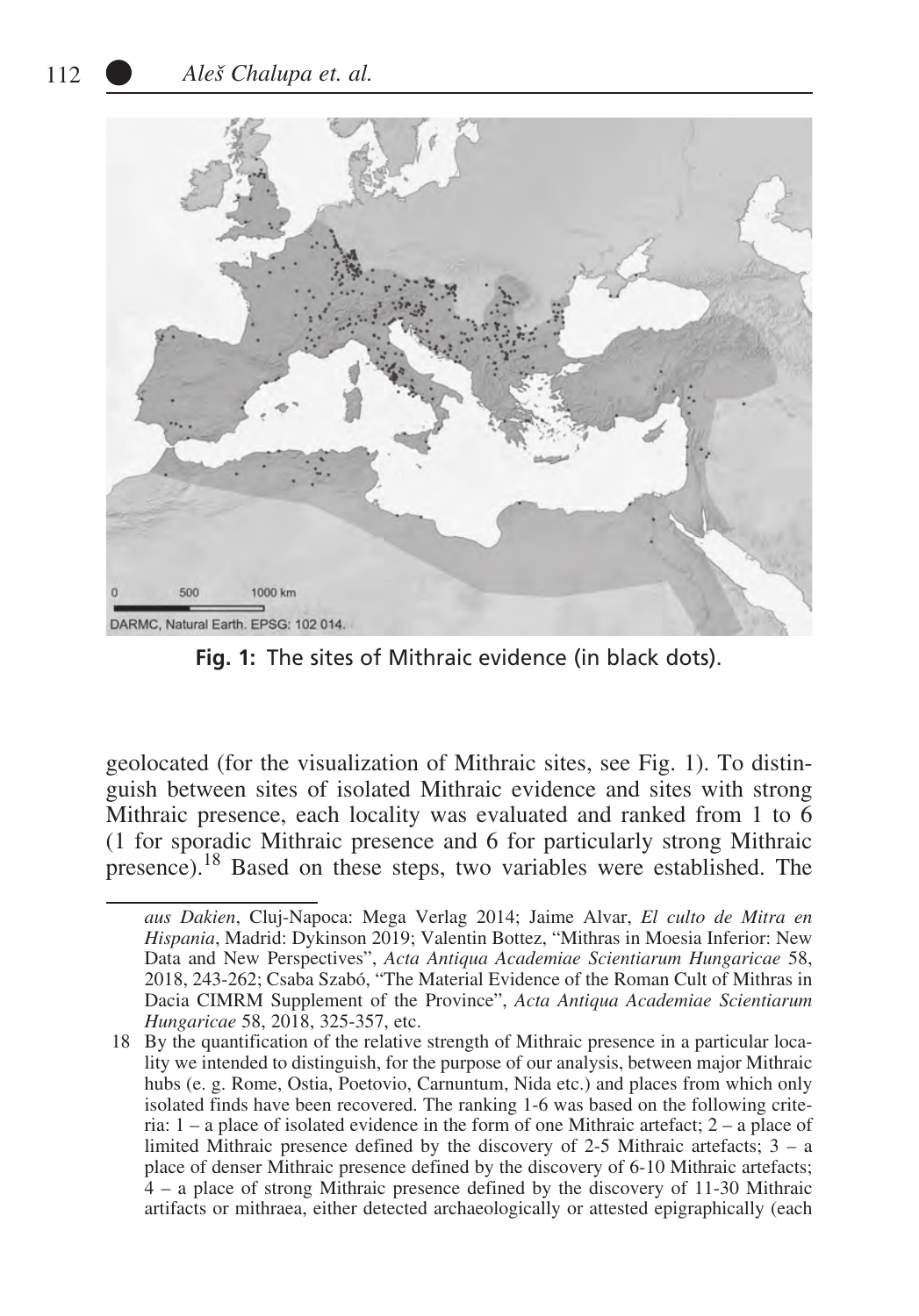

**Fig. 2:** The sites of the major Roman legionary fortresses (in black dots) based on the *Handbook to Roman Legionary Fortresses*.

variable *mithrea* gives the number of Mithraic sites in each region. The variable *mithrea\_av* then gives the average significance of Mithraic evi-

Mithraic temple counting as the equivalent of 20 Mithraic artefacts);  $5 - a$  place of substantial Mithraic presence defined by the discovery of 31-100 Mithraic artifacts and mithraea; 6 – a major center of Mithraic activity defined by the discovery of more than 100 Mithraic artefacts and mithraea.

One of the anonymous reviewers of the first version of this article raised our attention to the fact that our map of Mithraic evidence and its relative strength reflects, to a great extent, modern research dynamics (influenced by the process of discovery and publication, the intensity of archaeological surveys, and the durability or perishability of material used by Mithraic communities etc.) more than ancient realities. This is certainly a correct observation and we acknowledge this issue as highly relevant and worthy of further discussion, especially in studies focusing on metatheoretical problems influencing our perception and study of ancient religions. However, we decided to retain our former methodological decision and continue to work, in this quantitatively oriented study, with the only evidence we have at our disposal and which is suitable for meaningful quantification, despite its possibly biased character.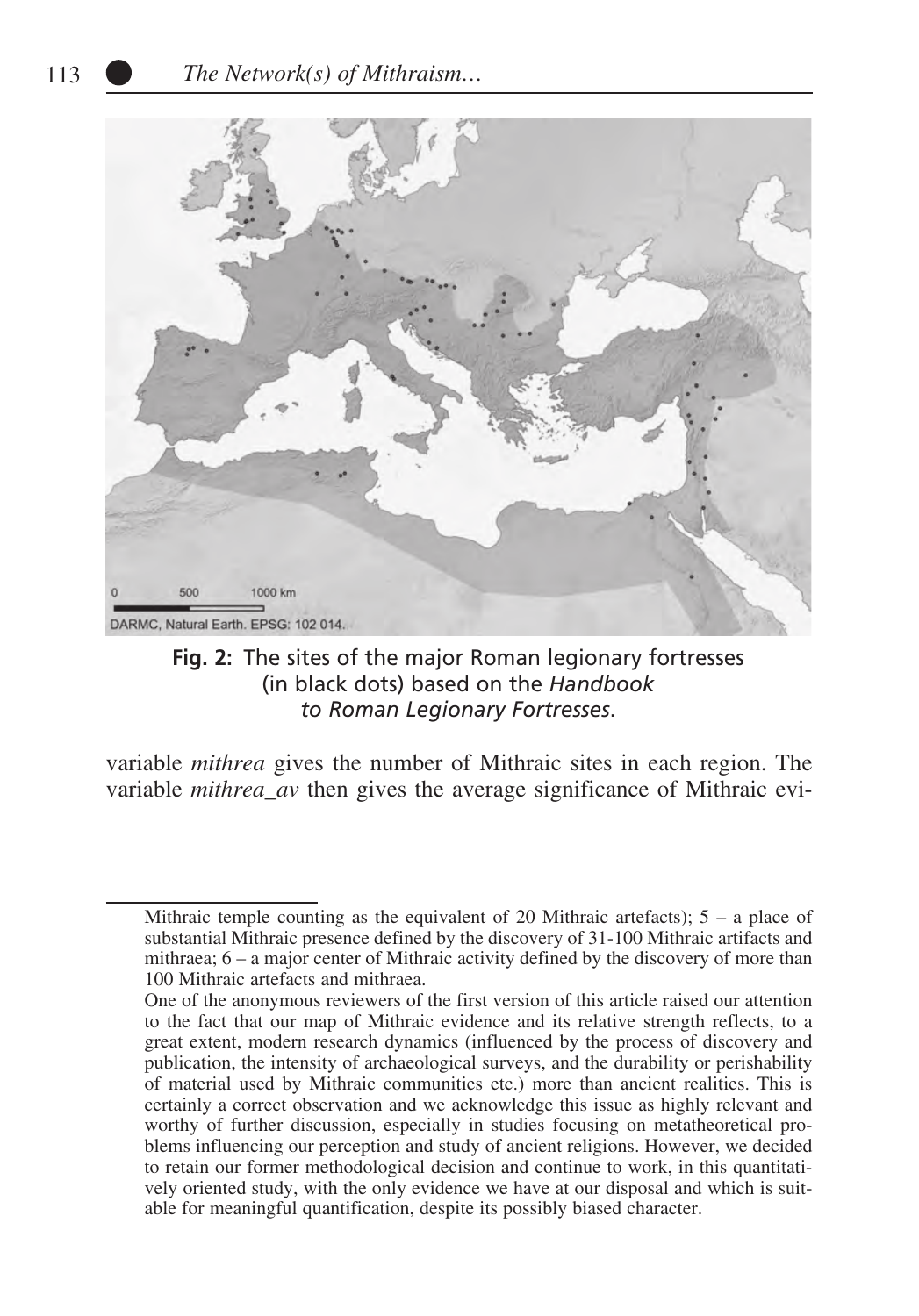dence in each region, based on the rank of Mithraic presence in individual sites belonging to this region.<sup>19</sup>

#### **3.2 Locations of Roman legionary fortresses**

In this dataset, we coded the most important Roman legionary fortresses whose GPS coordinates can be established from archaeological surveys or ancient literary sources. The list of legionary fortresses is based on the *Handbook to Roman Legionary Fortresses*. 20 Only those legionary fortresses which existed at the time when Mithraism originated (50-100  $BCE$ <sup>21</sup> or were founded later were taken into consideration in the subsequent analysis. Each legionary fortress was geolocated and assigned to a Roman province and region (for the visualization of sites of legionary fortresses see Fig. 2). The variable *forts* gives the number of legionary fortresses in each region. Our decision to include into our analysis only a relatively small number of major legionary fortresses and disregard hundreds, if not thousands, of smaller bases, fortresses, or strongholds we know about was motivated by our intention to neutralize (at least to some extent) the most acute chronological problems raised by the temporal aspects of our evidence. Mithraic artefacts coming from places of documented Mithraic presence were, for the purpose of our analysis, used undated. The reason why we decided to work with undated Mithraic evidence is that this evidence is, in most cases, datable only imprecisely on the basis of paleographic estimates (in the case of inscriptions) or artistic style (in case of Mithraic reliefs or sculptures) – usually within a span of many decades. Similar problems would materialize with the inclusion of smaller military bases, fortresses, and strongholds, which were often provisional, their existence and use temporary and dependent on the current military situation. Our choice to work only with large military fortresses mitigates these issues, at least partially, since these bases were seen as permanent installations and existed for many decades or even centuries. Furthermore, we see these major fortresses as important hubs of intensive military activity, from which smaller military units or individuals traveled to places of their immediate deployment and later returned to, typically in winter times or after their sentry duties ended and the current military situation dictated

 <sup>19</sup> For more details see the section Geographical area of interest, transportation network, regions, and provinces below.

 <sup>20</sup> Mike C. Bishop, *Handbook to Roman Legionary Fortresses*, Barnsley: Pen and Sword 2012.

<sup>21</sup> Roger Beck, "The Mysteries of Mithras: A New Account of Their Genesis", *Journal of Roman Studies* 88, 1998, 115-128: 117-118; A. Chalupa, "The Origins of the Roman Cult of Mithras…", 75-77.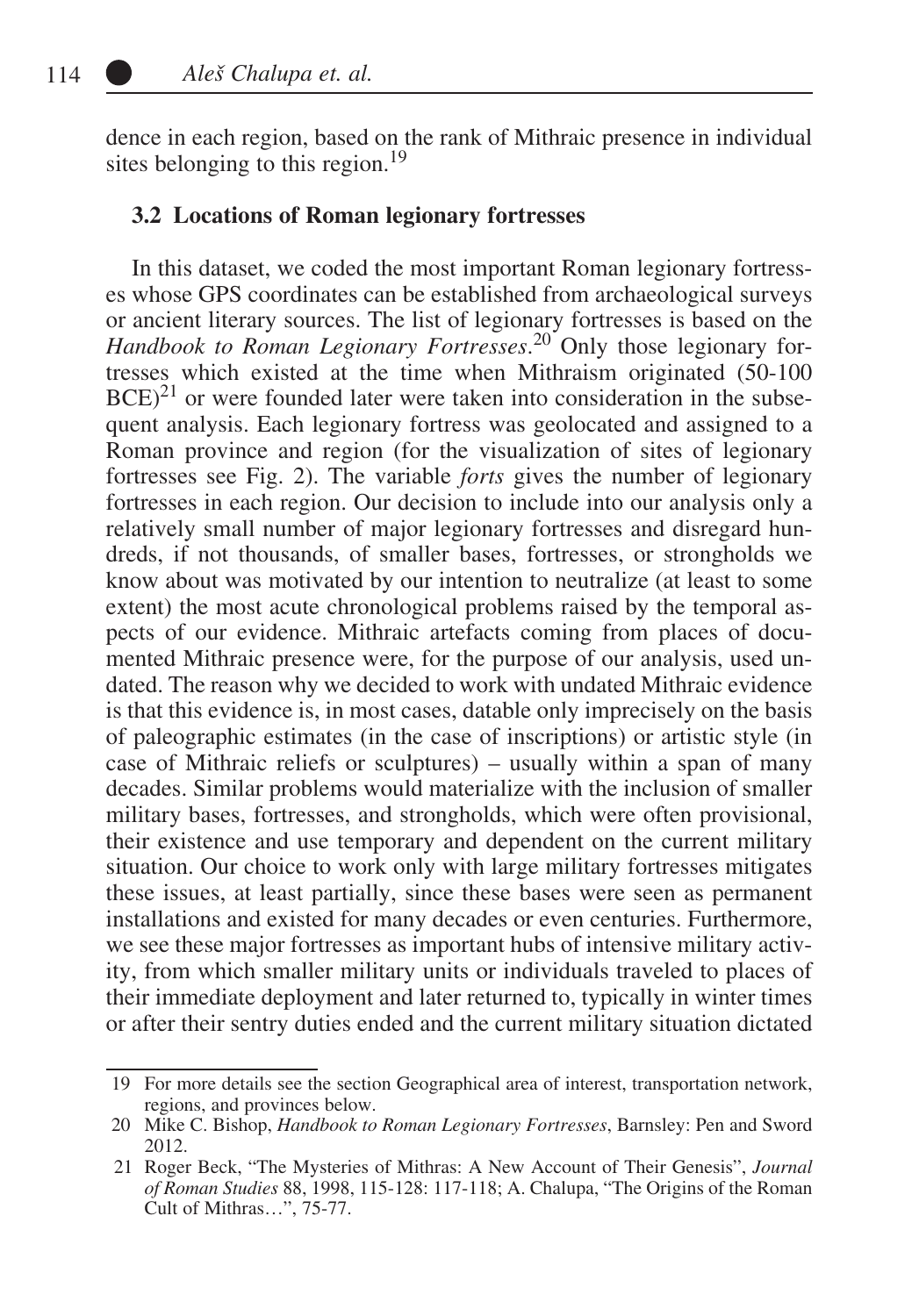their redeployment. We believe that these major military centers exercised a powerful and lasting influence not only in the immediate region where they were geographically situated but also in neighboring regions through which the roads connecting them with other military centers went, and that this influence will be recognizable in the distribution pattern of Mithraic evidence.

## **3.3 Geographical area of interest, transportation network, regions, and provinces**

After the Roman legionary fortresses were coded, we used them to map the spatial trend of the intensity of military deployments and movements. The ORBIS project was used as the primary source of the ancient Roman transportation network since it offers, so far, the most complete data. The ORBIS model consists of a dataset of sites (major cities, towns, and settlements) and a dataset of routes which connect them.<sup>22</sup> In addition to the geographical representation, these datasets are supplemented with other attributes. For our study, the most important one was the price (in temporal units) which defined the costliness of travelling through specific routes.

To be able to address statistically the relationship between Mithraism and the Roman army, we decided to transform the continuous space of the Roman Empire into a set of distinct regions. By this transformation, each region aggregates data that lie inside a particular area. We used the *node* layer from the ORBIS network as the primary source for the creation of these regions. In the first step, we weeded out the *nodes* that had no name attribute or valid geometry or were of very low importance (e. g., *nodes* representing crossroads rather than regional population centers). We buffered the political extent of the Roman Empire in the year 117 CE with a 200 km value to define the limit for further analyses. Several *nodes* and three Mithraic sites situated in the Crimean Peninsula were removed because they lay outside these limits. In the second step, distinct regions were constructed from point *nodes* (represented by major cities, towns, and settlements used by the ORBIS project) through the method of Thiessen polygons. Each of the Thiessen polygons (also known as a Voronoi diagram) created in this manner is defined as the locus of all points that are closer to their own *node* than to any other *node*. 23 At the

<sup>22</sup> In network science terminology, the sites are called *nodes* and interconnecting routes *edges*.

<sup>23</sup> Kurt E. Brassel – Douglas Reif, "A Procedure to Generate Thiessen Polygons", *Geographical Analysis* 11, 1979, 289-303. You can easily visualize this process by the animation accessible at <https://en.wikipedia.org/wiki/Voronoi\_diagram#/media/ File:Voronoi\_growth\_euclidean.gif>.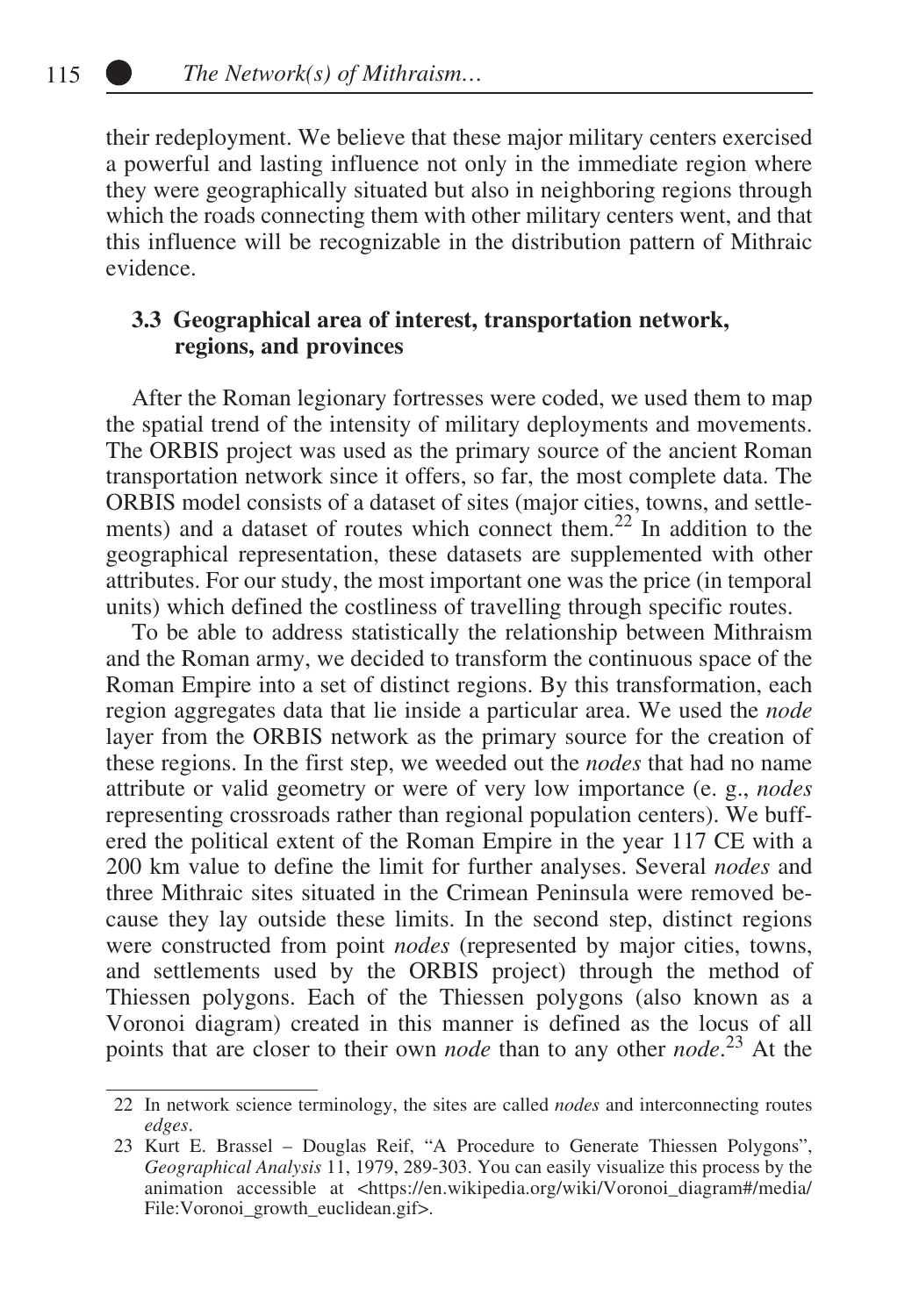end of this process, each region was clipped with the layer of the sea. The result is displayed in Fig. 3. We decided to use this method of spatially regionalizing the Roman Empire because it enables the easy assignment of Mithraic evidence and legionary fortresses to geographically distinct regions (polygons) and thus an effective statistical analysis of their correlation.



**Fig. 3:** *Nodes* (polygons) created around sites from the ORBIS network and provinces of the Roman Empire 117 CE [19]. The ORBIS sites are represented as points. Provinces without label: 1 – Alpes Graiae et Poeninae, 2 – Alpes Cottiae, 3 – Alpes Maritimae, 4 – Pannonia Inferior, 5 – Pannonia Superior.

Using network analysis semantics, we will, from this moment onward, address these regions in the form of Thiessen polygons as *nodes* and the routes between them as *edges*. The input network is therefore weighted and oriented. For each *node*, we calculated the number of legionary fortresses that lay within its boundaries. The same was done with the dataset of Mithraic evidence, where we also summed the *mithrea\_av* value as the average significance of Mithraic evidence found in each *node* (polygon).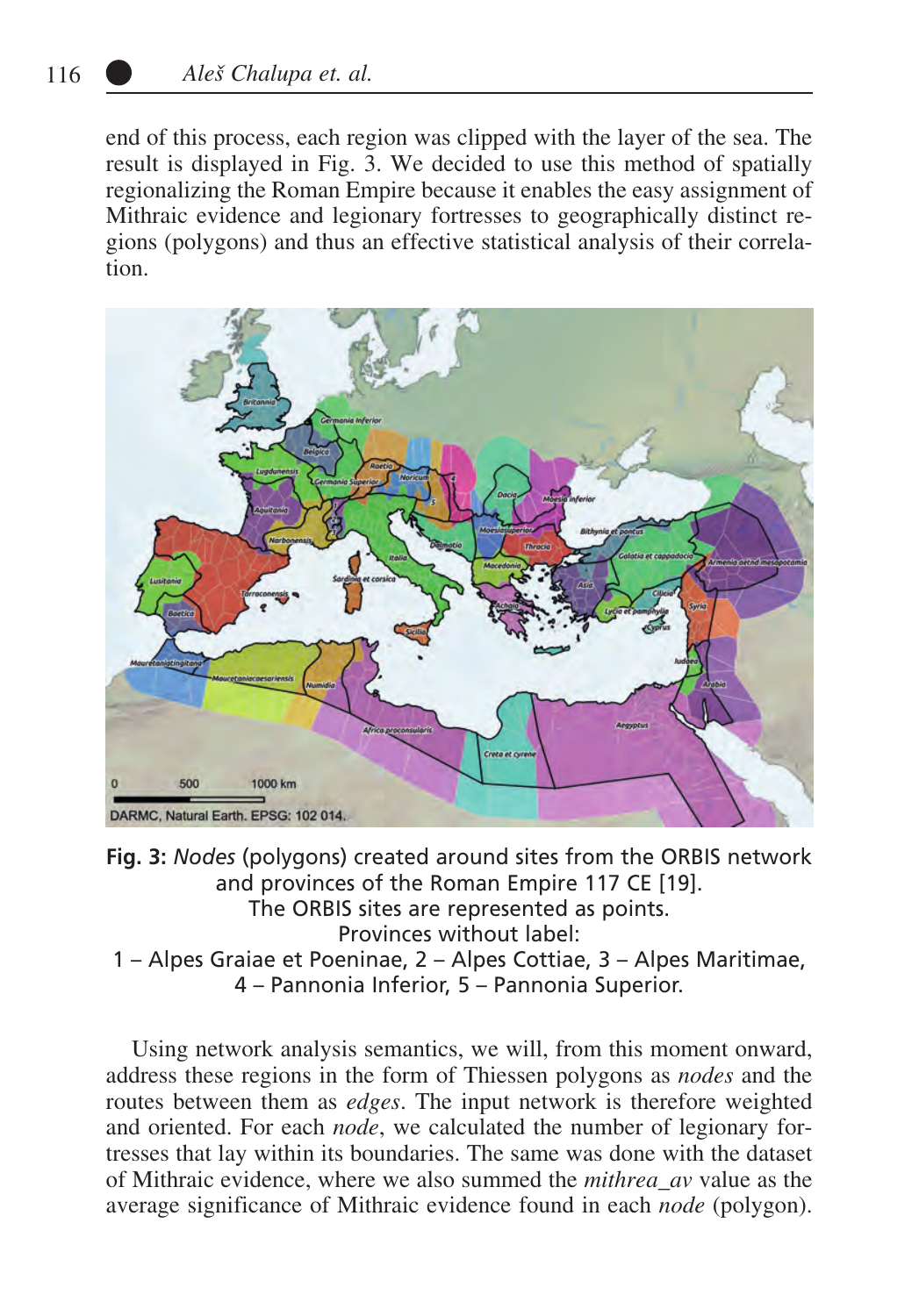The other attributes extracted for each *node* are as follows: *port* (binary variable) – the presence of a port (both river or maritime) in each polygon; *port river* (binary variable) – the presence of a river port in each polygon; *port sea* (binary variable) – the presence of a maritime port in each poly-

| Node name       | <b>Alexandria</b> | Carnuntum         | Roma      |
|-----------------|-------------------|-------------------|-----------|
| node ID         | 17                | 99                | 316       |
| longitude       | 29.91             | 16.92             | 12.49     |
| latitude        | 31.20             | 48.12             | 41.89     |
| node rank       | 100               | 80                | 100       |
| forts           |                   | 1                 | 2         |
| mithrea         |                   | $\overline{4}$    | 6         |
| mithrea_av      | 60                | 298.5             | 689       |
| population      |                   | 1                 | 1         |
| POP sum         | 500 000           | 12 000            | 1 000 000 |
| port sea        |                   | $\Omega$          | 0         |
| port river      | 1                 | 1                 | 1         |
| port            |                   |                   |           |
| province        | Aegyptus          | Pannonia superior | Roma      |
| province detail | Aegyptus          | Pannonia superior | Roma      |
| area            | 85 798            | 168 867           | 2 0 8 2   |

**Table 1:** An example of the dataset of regions and extracted attributes. *Node ID* is an arbitrary number; *node rank* originates from the ORBIS database; *forts* shows the number of legionary fortresses (garrisons) in a given *node*; *mithrea* gives the number of Mithraic sites attested in a given *node*, while *mithrea\_av* includes also information about the magnitude and strength of Mithraic presence; *population* is the number of towns and larger settlements in a given *node* based on Wilson; and *POP sum* is the estimated number of inhabitants based again on Wilson; *port sea*, *port river*, and *port* are binary variables (1 for present, 0 for absent); *province* and *province detail* assign individual regions to Roman provinces and *area* in square kilometers represents the size of a region.

gon; *node rank* – the population size in each polygon obtained from the ORBIS model for each major city, town, and settlement; *POP sum* – the population size in each *node* (polygon) approximated from estimates in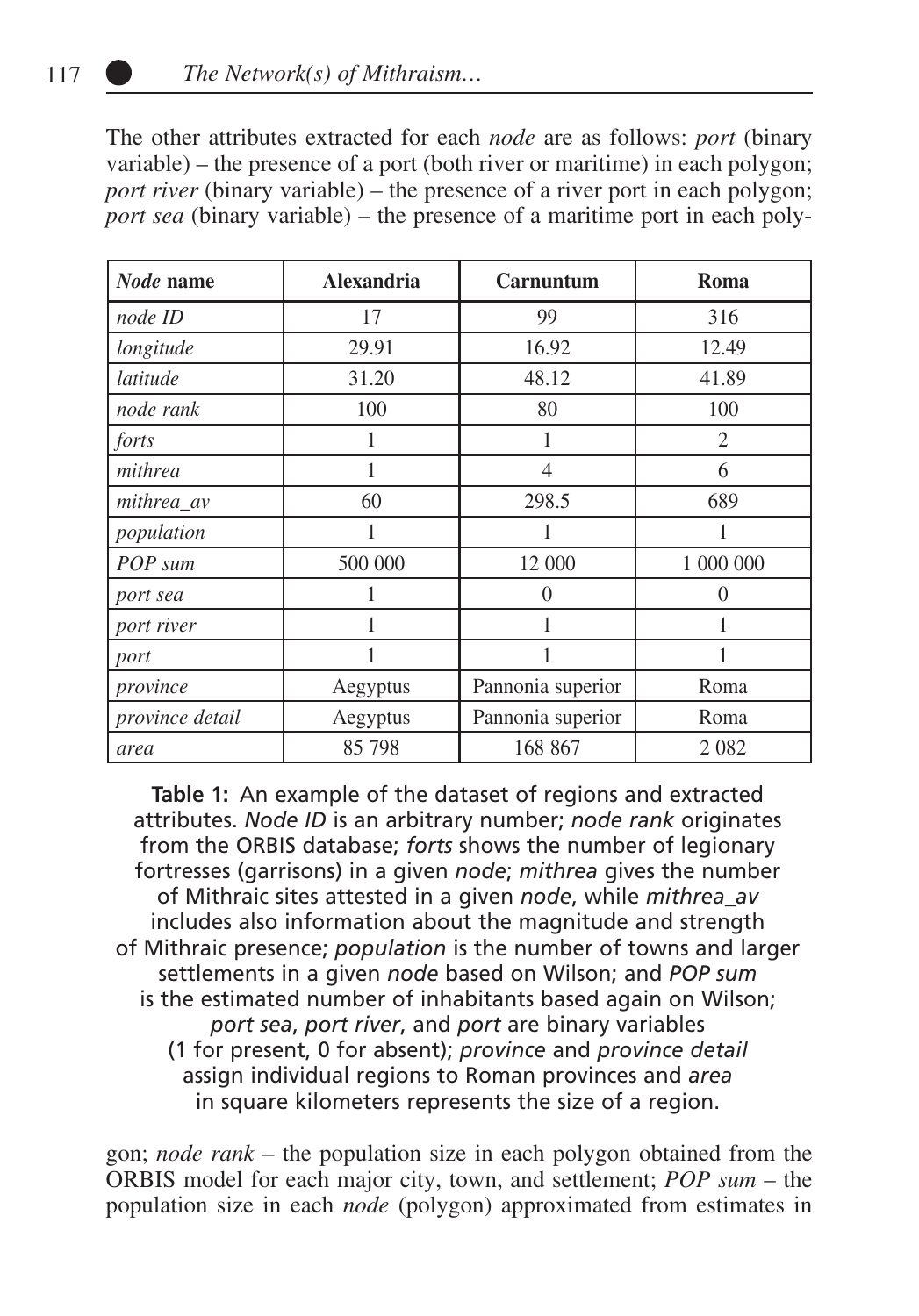Wilson's dataset;<sup>24</sup> *population* – the number of cities, towns and larger settlements in each *node* (polygon) extracted from Wilson's dataset.<sup>25</sup> An example of the dataset is shown in Table 1. For further analyses, we also decided to assign the name of the province from the dataset of the Roman Empire (117 CE) to each *node* according to the location of the original site (variables *province* and *province detail*).

It should be noted that the Thiessen polygons method used here is based on the unweighted Euclidean distance and does not respect the specificities of the local terrain or modes of transport. For this reason, a more complex distance analysis is planned in future research that could better define the regional impact of nodes based on a set of various geographical phenomena and constraints.

| Number of <i>nodes</i>                                                             | 613 |
|------------------------------------------------------------------------------------|-----|
| l Number of <i>nodes</i> with Mithraic evidence attested                           | 209 |
| Number of <i>nodes</i> with a fortress                                             | 66  |
| Number of <i>nodes</i> with an overlap between Mithraic evidence<br>and fortresses |     |
| Number of <i>nodes</i> with either Mithraic evidence or fortresses or both         | 231 |

**Table 2:** Quantification of Mithraic sites and Roman legionary fortresses in *nodes* (polygons).

## **3.4 Relationship between Mithraic sites and Roman legionary fortresses**

To answer our main hypothesis (H1: There is significant overlap in locations of Mithraic evidence and of Roman legionary fortresses), we computed Spearman's correlations between the sites with Mithraic evidence and the locations of Roman legionary fortresses in each *node* (polygon). Only those *nodes* where either Mithraic evidence or Roman legionary fortresses or both were documented entered the statistical analysis. Further, we grouped the findings into a summed value for each province and computed Spearman's correlations at the level of the Roman provinces (as an aggregation of *nodes* lying within the borders of historical Roman provinces). Table 2 captures the main characteristics of these variables and Table 3 the characteristics of the used networks. Fig. 5 in the

25 *Ibid*.

<sup>24</sup> Andrew Wilson, "City Sizes and Urbanization in the Roman Empire", in: Alan Bowman – Andrew Wilson (eds.), *Settlement, Urbanization and Population*, Oxford: Oxford University Press 2012, 161-195.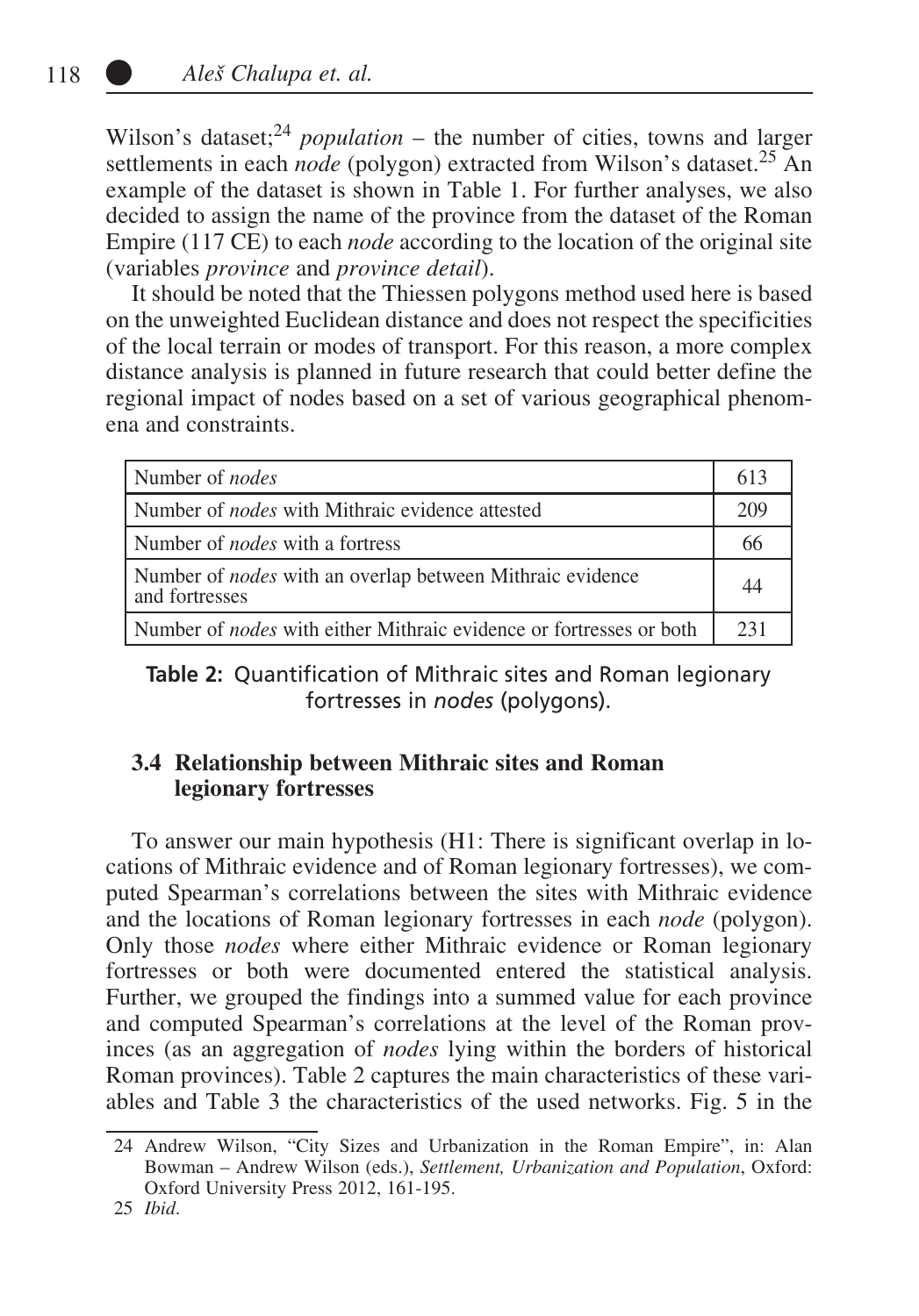Results section captures the distribution of Mithraic evidence across *nodes* and the localization of Roman legionary fortresses.

### **3.4.1 Subnetworks used by the Roman Army**

The modeling of a military transportation network can help to confirm our second hypothesis (H2: Military infrastructure and military deployments throughout the Roman Empire facilitated the spread of Mithraism. The sites of important *nodes* situated on the routes connecting Roman legionary fortresses correlate with the sites of documented Mithraic presence). Since our main interest lies in studying the relationship between Mithraism and the Roman army, we limited the ORBIS network to a subnetwork of *edges* preferred for the deployments and movements of larger military units, not individual soldiers; in other words, only the types of *edges* realistically used by Roman legions and supporting personnel were considered. River and maritime routes were excluded from the network, because we know from historical sources that they were not routinely used for massive deployments of Roman legions.<sup>26</sup> However, there are two notable exceptions. We include these routes when: 1) we have reliable historical evidence that particular maritime/river routes were used by the Roman military (e. g., the maritime route between Sicily and Carthage, the crossing of the Bosporus, etc.), and 2) a *node* would otherwise become isolated (in this instance, we connected this *node* with the rest of the network via the least expensive route).

Further, we limited our military subnetwork according to the assumption that army units and supporting personnel usually did not travel throughout the entire area of the Roman Empire but only regionally in the areas around the place where they were permanently stationed. This means that a threshold had to be established. As mentioned earlier in the text, the weights on the *edges* represent the *cost of transport*, the higher the weight, the more expensive the transport. The shortest paths between *nodes* where Roman legionary fortresses were located were identified and the histogram of shortest path lengths was constructed, as shown in Fig. 4. Three drops (natural divisions in the cost of travel between the Roman legionary fortresses) were located and used in the follow-up analyses. These drops in the shortest path lengths were measured for cost values of 3, 8, and 16. In other words, the network was reduced to enable only travel between garrisons close to each other when the journey did not exceed costs of 3, 8 or 16, respectively.

<sup>26</sup> Jonathan P. Roth, *The Logistics of the Roman Army at War (264 B.C.-A.D. 235)*, Leiden: E. J. Brill 1999.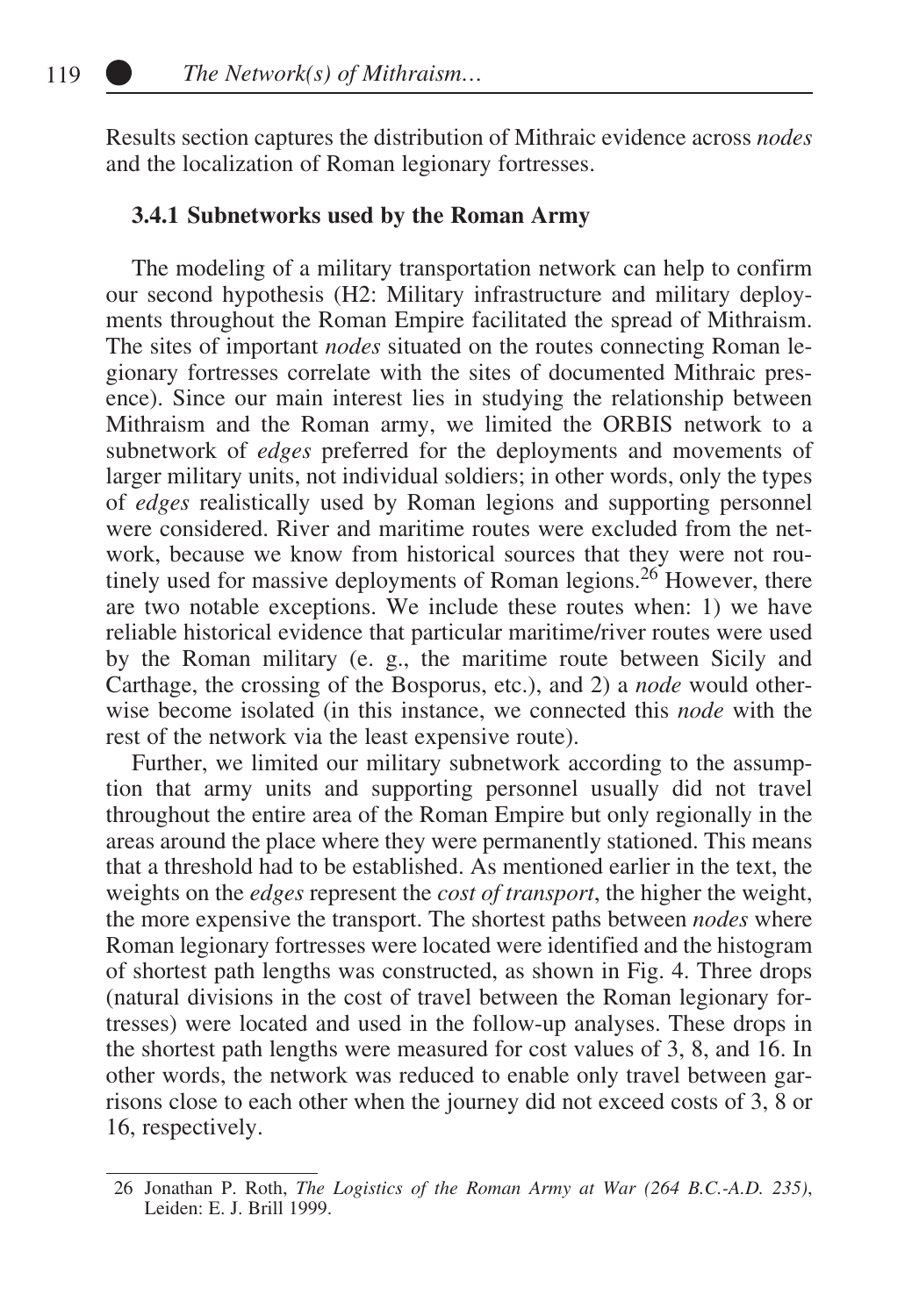For the sake of the completeness of the results, the non-thresholded network was also analyzed as the network including only the shortest paths between Roman legionary fortresses and the city of Rome (going both ways). This served as a means of excluding a possible alternative hypothesis that the observed effect was the result of some other factors such as Rome's impact as the capital of the Roman Empire in the network.



**Fig. 4:** Histogram of costs of the shortest paths between Roman legionary fortresses. The gray lines (for the shortest path lengths of 3, 8 and 16) show three thresholds used to restrict the network.

#### **3.5 Importance of** *Nodes*

As the next step, the importance of *nodes* on the thresholded network was evaluated by their betweenness centrality. Betweenness centrality measures the ratio of the number of the shortest paths traversing through a given *node* to the number of all possible shortest paths. In this case, this measurement was modified and limited to the paths between the *nodes* (polygons) with the presence of a Roman legionary fortress. To check whether the *nodes* with the presence of a Roman legionary fortress were more or less connected to Mithraism than other *nodes*, the importance of *nodes* was further weighted by the addition or subtraction of an arbitrary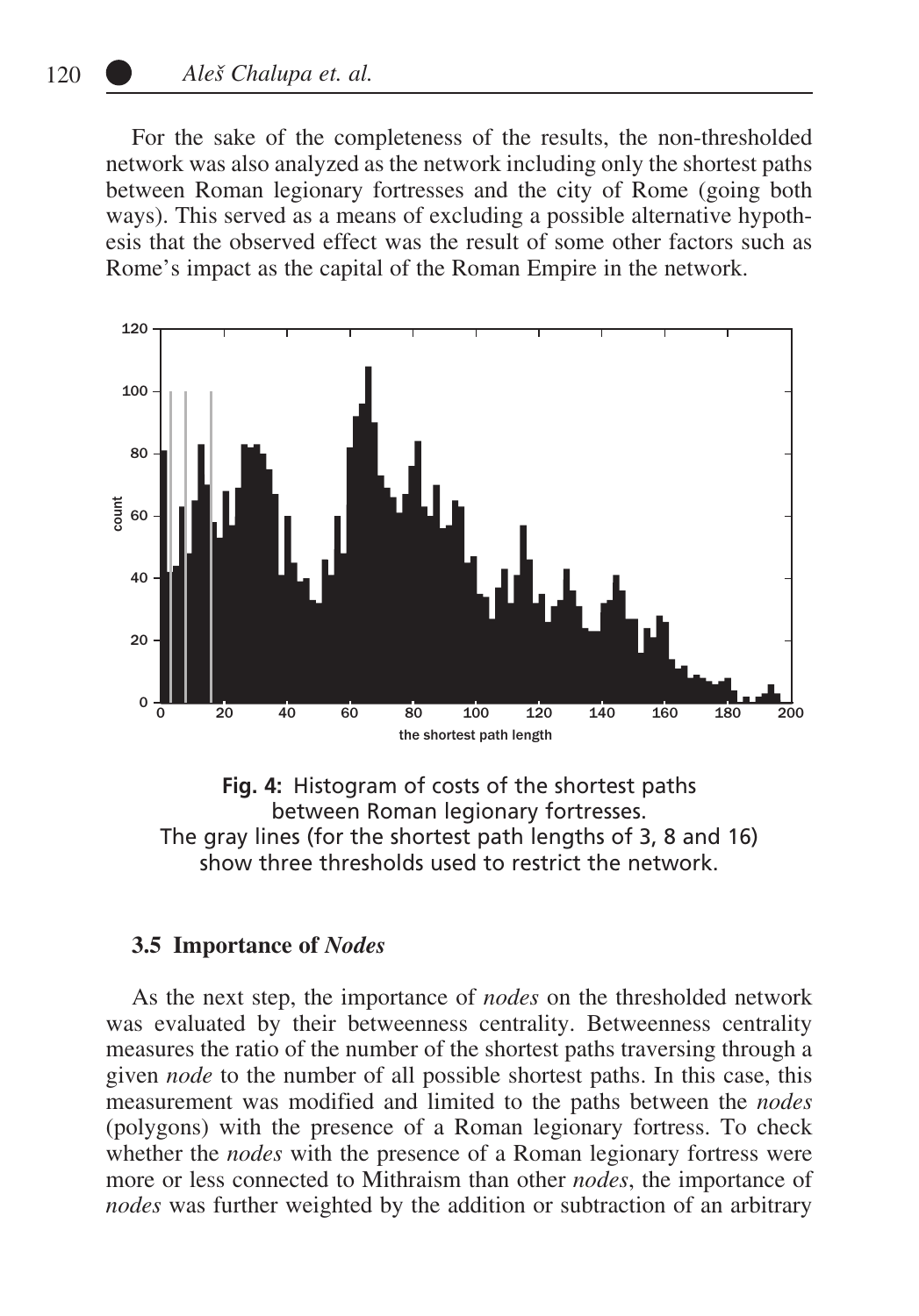weight in the range of [-100, 100] to increase or decrease the importance of *nodes* with the presence of a Roman legionary fortress. This weight range reached up to a maximum of 10 % of the computed betweenness centralities. The addition of weight was based on the assumption that *nodes* with a Roman legionary fortress were more inclined to have Mithraic presence. In contrast, the subtraction of weight was based on the assumption that Mithraic evidence was found in *nodes* other than those with a Roman army garrison because soldiers or other personnel could have left Mithraic artefacts on the roads connecting fortress *nodes* to other *nodes* important for military infrastructure – for example, places where smaller strongholds were situated or where craftsmen, traders, billeting officers, and administrative personnel were active; in other words, at places that were located in *nodes* neighboring the major Roman legionary fortresses.

The computed modified betweenness centralities of *nodes* were correlated (Spearman's correlations) with variables of Mithraic evidence, and relationships were established for each *node* (polygon) as well as for each Roman province after the summation of data belonging to separate provinces. The centralities were computed and the relationships to Mithraic evidence evaluated for the non-thresholded network, thresholded networks, and the network of routes between Roman legionary fortresses and Rome. Table 3 captures the basic characteristics of these networks.

| A network                 | Number of <i>nodes</i> | Number of <i>edges</i> | Density $[\%]$ |
|---------------------------|------------------------|------------------------|----------------|
| <b>ORBIS</b>              | 608                    | 1551                   | 0.42           |
| military (no thr)         | 395                    | 861                    | 0.55           |
| military (thr = $3$ )     | 325                    | 584                    | 0.55           |
| military (thr = $8$ )     | 329                    | 598                    | 0.55           |
| military (thr = $16$ )    | 335                    | 618                    | 0.55           |
| $\vert$ fortresses – Rome | 234                    | 463                    | 0.85           |

**Table 3:** The characteristics of used networks. The ORBIS network is shown for comparison. Thresholded military subnetworks are listed here by the value of the threshold (*thr*; cost) in parentheses.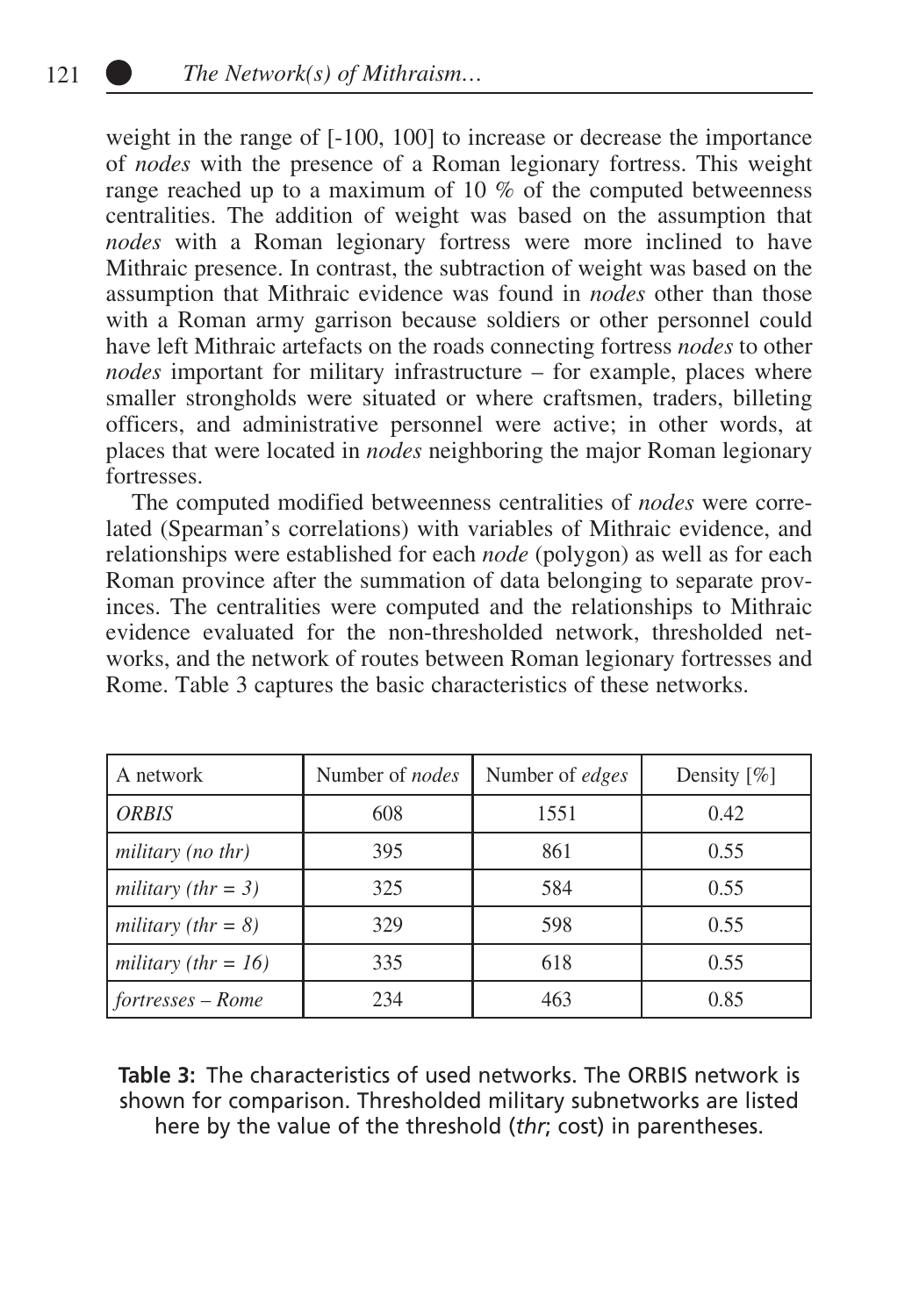## **4. Results**

## **4.1 Relationship between the sites of Mithraic evidence and Roman legionary fortresses**

At the level of the whole Roman Empire, *we did not find* any statistically significant relationship between the distribution of Mithraic evidence and the locations of Roman legionary fortresses when studied for each *node* (polygon) separately. With this result, we did not reject the null hypothesis to our H1 (H0: There is no relationship between the locations of Roman legionary fortresses and the sites of Mithraic evidence). The relationships are visualized in Figure 5.



**Fig. 5:** The distribution of Mithraic sites (*mithrea*) within the constructed *nodes* (polygons) and the locations of Roman legionary fortresses. The color hue represents the density of Mithraic evidence in each *node* (polygon); dots show the locations of Roman legionary fortresses.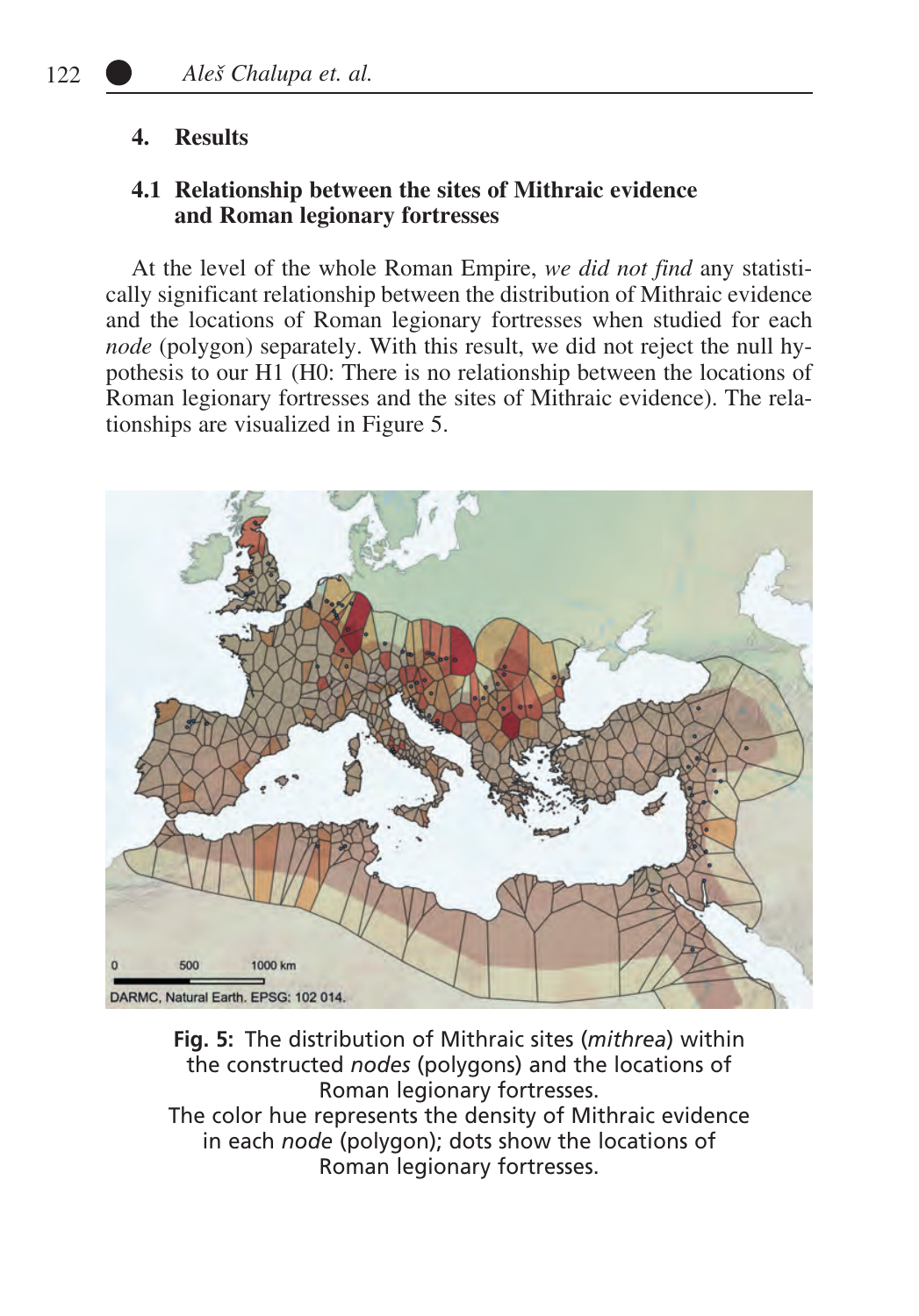However, when ascribing the *nodes* to individual provinces (and computing the correlations for each province separately), we uncovered both positive and negative relationships in some provinces of the Roman Empire. Detailed results are shown in Table 4.

| <b>Province</b>                       | <i>mithrea</i> x <i>forts</i> | $mithrea_av$ x forts |  |
|---------------------------------------|-------------------------------|----------------------|--|
| Britannia $(0.05 < p < 0.10)$         | $r = -0.50$ †                 | $r = -0.53\dagger$   |  |
| Italia $(0.05 < p < 0.10)$            | $r = 0.27*$                   |                      |  |
| Moesia inferior ( $p < 0.05$ )        | $r = 0.75*$                   |                      |  |
| Moesia superior $(0.05 < p < 0.10)$   |                               | $r = 0.79*$          |  |
| Hispania Tarraconensis ( $p < 0.05$ ) | $r = -0.91$ †                 | $r = -0.87$ †        |  |

**Table 4:** Relationship between Mithraism and Roman legionary fortresses at the level of the provinces of the Roman Empire. Only significant results ( $p < 0.05$ ) and trends ( $0.05 < p < 0.10$ ) are shown. Values with asterisks show significant positive correlations, values with crosses negative ones.

# **4.2 The relationship between sites of Mithraic evidence and other regional characteristics**

Considering the other measured variables, significant correlations were further detected between sites of Mithraic evidence and the presence of river ports ( $r = 0.20$ ) and maritime ports ( $r = -0.15$ ). No relationship between Mithraic evidence and population size was found. These results are captured in Table 6. To provide a full description of the dataset, correlations were also computed between the locations of Roman legionary fortresses and regional characteristics. The number of legionary fortresses significantly correlated with the presence of river ports  $(r = 0.17)$  and maritime ports  $(r = -0.22)$ .

## **4.2.1 Relationship between locations of Mithraic evidence and the importance of** *nodes* **in military subnetworks**

The modified betweenness centrality of *nodes* on the shortest paths between Roman legionary fortresses was computed on military subnetworks with *nodes* with the presence of a Roman legionary fortress con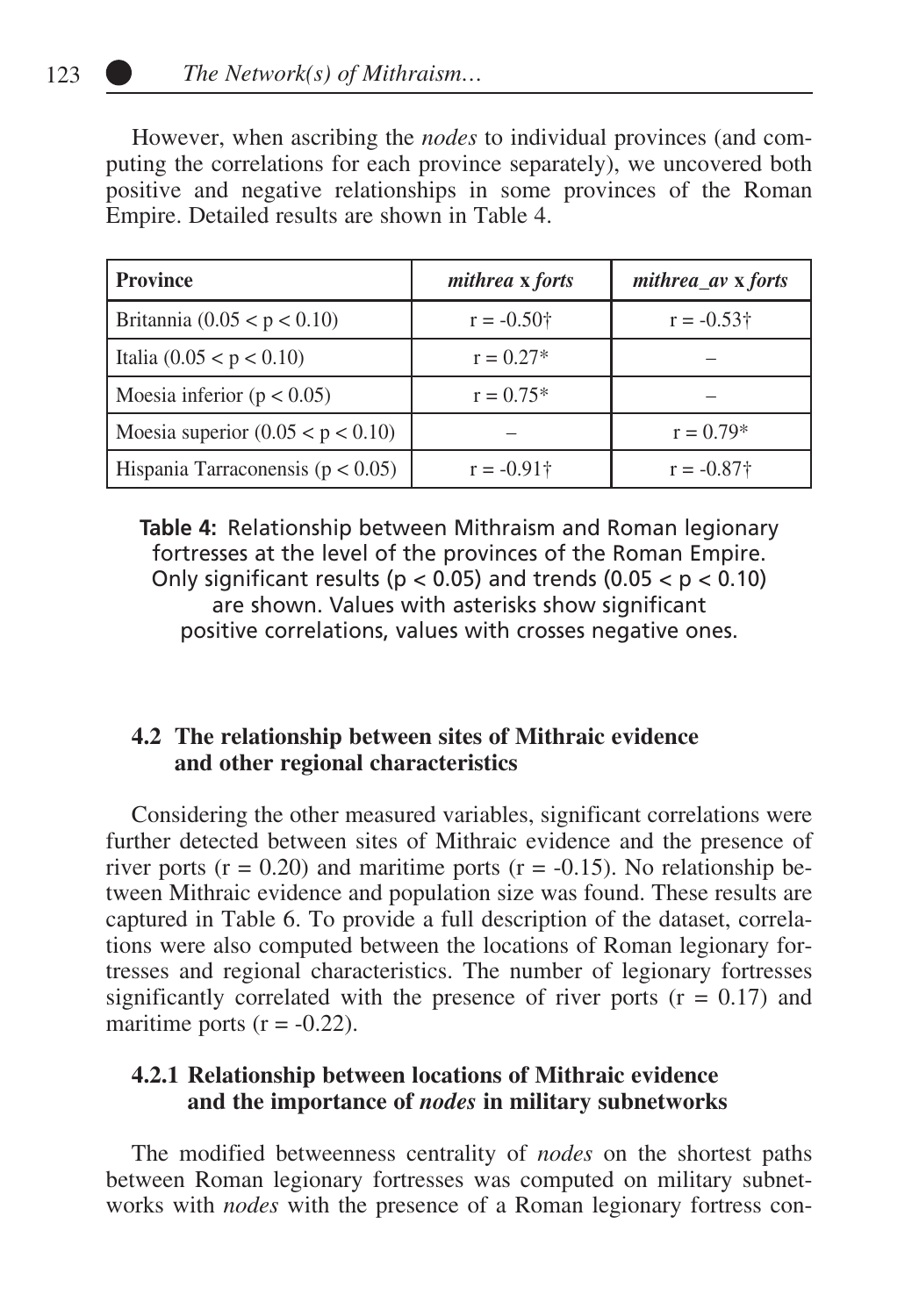nected only when such *nodes* were closer than a cost of 3, 8 or 16, respectively. Also, different weights for *nodes* with Roman legionary fortresses were considered. The results are summarized in Table 5, with a visualization for the threshold of the cost equal to 3 shown in Fig. 6.



**Fig. 6:** Relationship of Mithraic evidence and the importance of *nodes* in the military subnetwork (thresholded for cost = 3). The color of each region corresponds to its betweenness centrality (without weight for the presence of a legionary fortress); points show locations of Mithraic evidence, the size of each dot corresponding with its significance.

No relationship between the sites of Mithraic evidence and the importance of *nodes* on the non-thresholded military network or on the network connecting Rome with the locations of the Roman legionary fortresses was detected. However, statistically significant positive correlations were detected when the importance of *nodes* was computed on the thresholded subnetworks (for all three thresholds). When the weight of the regions with Roman legionary fortress was added, significant results were measured for negative weights rather than positive ones. In other words, positive correlations were detected in *nodes* important on the thresholded military sub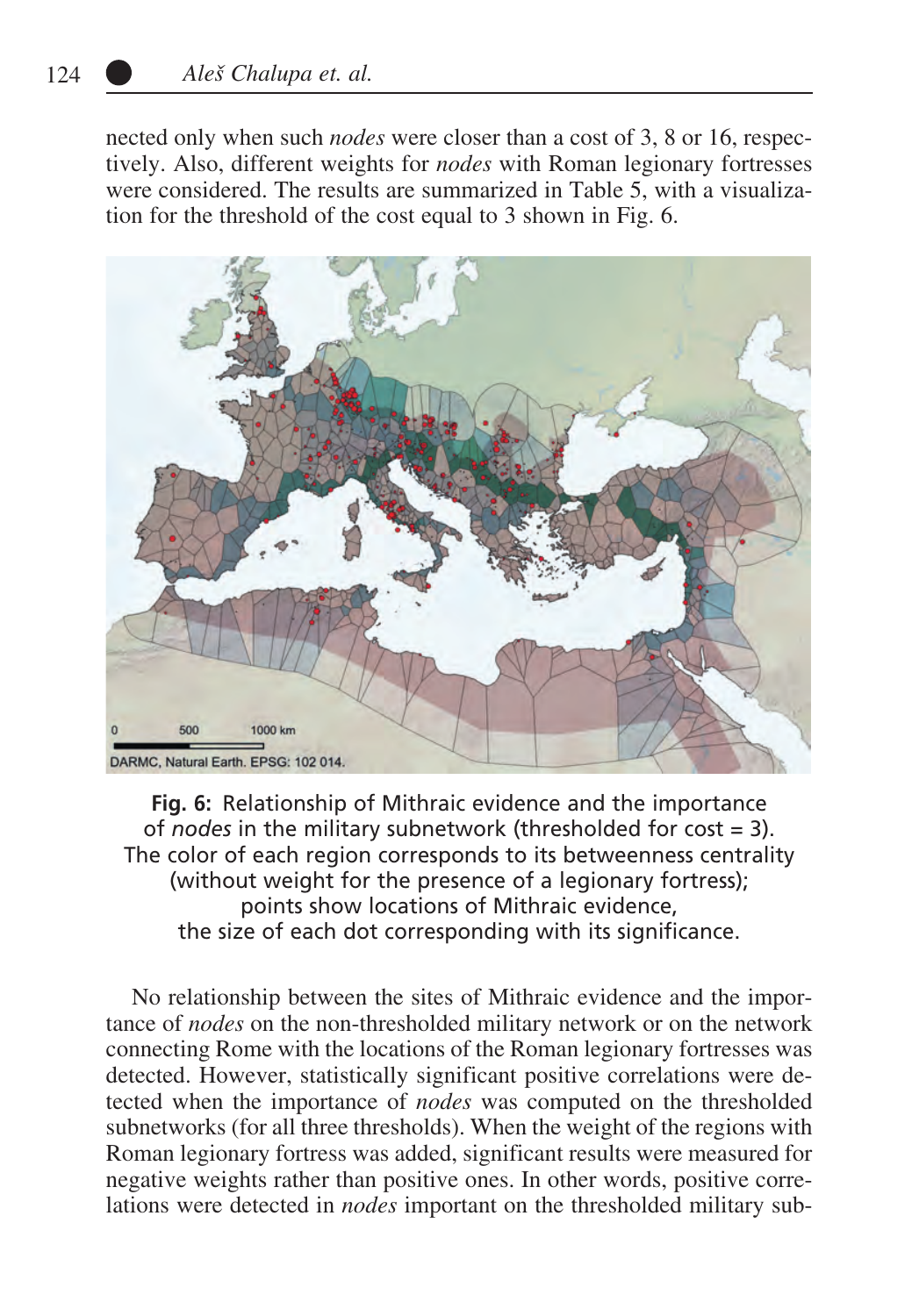networks that did not have a legionary fortress located within their borders. Table 5 illustrates these findings. Table 6 shows correlations between the sites of Mithraic evidence and other regional characteristics.

|                                          | mithrea  |          | mithrea_av |          |
|------------------------------------------|----------|----------|------------|----------|
|                                          | p-value  | r-value  | p-value    | r-value  |
| forts (no thr)                           | 0.526    |          | 0.966      |          |
| <i>BC</i> ( <i>no thr</i> , $w = -100$ ) | 0.115    |          | 0.120      |          |
| $BC$ (no thr, $w = 0$ )                  | 0.265    |          | 0.231      |          |
| <i>BC</i> ( <i>no thr</i> , $w = 100$ )  | 0.350    |          | 0.288      |          |
| $BC (g-Rome, w = -100)$                  | 0.681    |          | 0,599      |          |
| $BC(g-Rome, w = 0)$                      | 0.790    |          | 0.529      |          |
| $BC (g-Rome, w = 100)$                   | 0.971    |          | 0.570      |          |
| $BC (thr = 3, w = -100)$                 | $0.027*$ | $0.144*$ | 0.117      |          |
| <i>BC</i> ( <i>thr</i> = 3, $w = 0$ )    | $0.058*$ | $0.124*$ | 0.145      |          |
| $BC$ (thr = 3, w = 100)                  | 0.173    |          | 0.251      |          |
| $BC (thr = 8, w = -100)$                 | $0.025*$ | $0.147*$ | 0.113      |          |
| <i>BC</i> ( <i>thr</i> = 8, $w = 0$ )    | $0.047*$ | $0.130*$ | 0.128      |          |
| $BC$ (thr = 8, w = 100)                  | 0.158    |          | 0.238      |          |
| $BC (thr = 16, w = -100)$                | $0.006*$ | $0.179*$ | $0.021*$   | $0.151*$ |
| $BC$ (thr = 16, w = 0)                   | $0.021*$ | $0.151*$ | $0.042*$   | $0.133*$ |
| $BC$ (thr = 16, w = 100)                 | $0.087*$ | $0.112*$ | 0.116      |          |

**Table 5:** Spearman's correlations between the sites of Mithraic evidence and the metrics of military networks and other regional characteristics. Both variables describing the quantity of Mithraic evidence (*mithrea* and *mithrea\_av*) are shown. Values with asterisk show statistically significant positive results. R-values are displayed only for significant results ( $p < 0.05$ ) or trends  $(0.05 < p < 0.10)$ . *BC* stands for betweenness centrality; threshold levels (as *thr*) and weights (as *w*) are specified in parentheses. Centralities computed on the network of paths between Roman legionary fortresses and Rome are marked as *BC (g-Rome)*.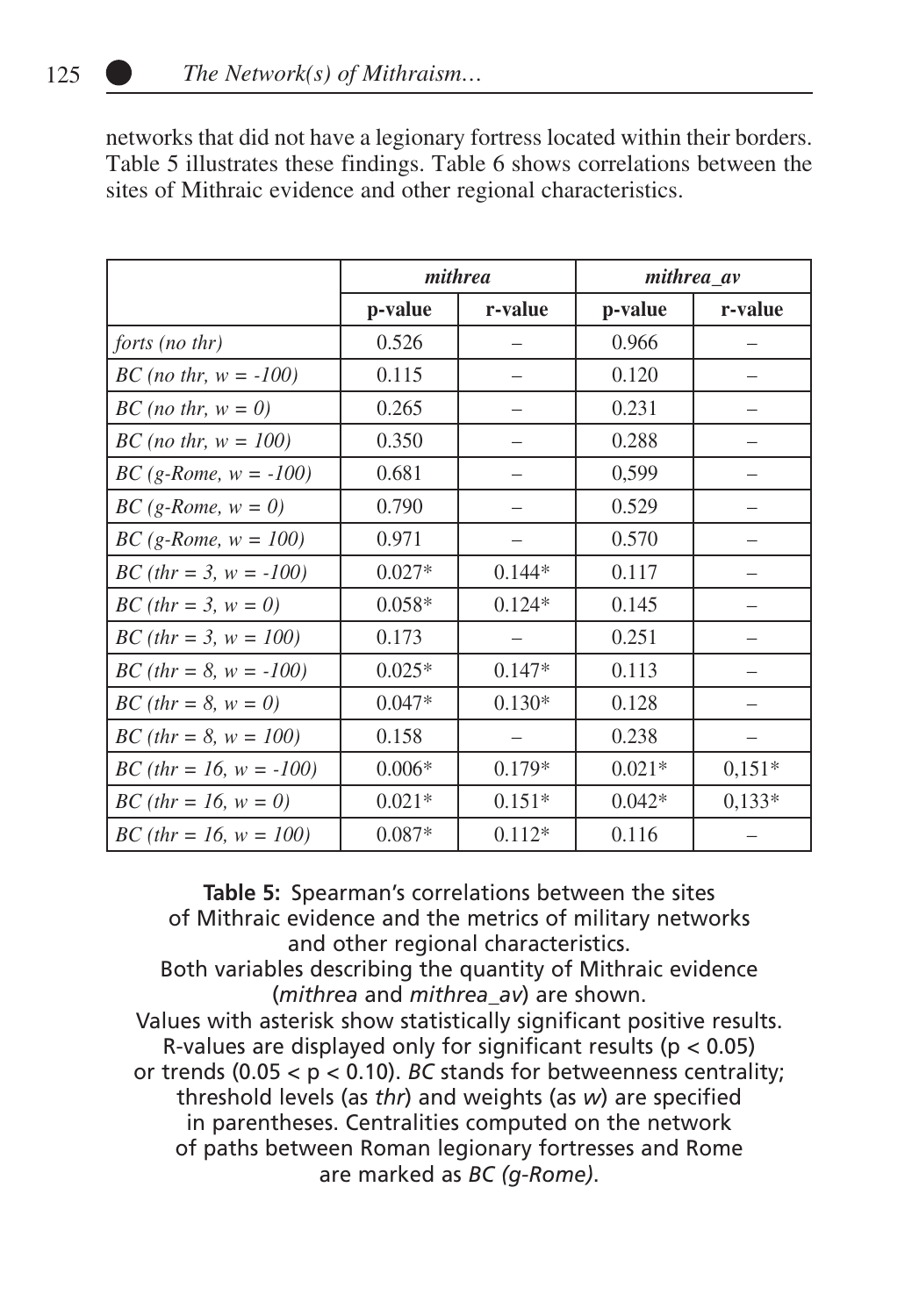As was the case when testing the first hypothesis (H1) about the relationship between the locations of Mithraic evidence and Roman legionary fortresses, here, in the case of *nodes* important in military infrastructure, we also divided the space into provinces and computed Spearman's correlations for each province separately. This way, we were able to detect differences in the relationship between Mithraism and the Roman army across space. Results for the variable *mithrea* are shown in Table 5. The variable *mithrea\_av* provided very similar, however, less significant results.

|            | mithrea        |                 | mithrea av |          |
|------------|----------------|-----------------|------------|----------|
|            | p-value        | r-value         | p-value    | r-value  |
| port       | $0.082*$       | $0.114*$        | $0.044*$   | $0.132*$ |
| port river | $0.002*$       | $0.203*$        | $0.003*$   | $0.195*$ |
| port sea   | $0.019\dagger$ | $-0.153\dagger$ | 0.135      |          |
| node rank  | 0.289          |                 | 0.827      |          |
| POP sum    | 0.643          |                 | 0.196      |          |
| population | 0.615          |                 | 0.409      |          |

**Table 6:** Spearman's correlations between the sites of Mithraic evidence and other regional characteristics. Both variables describing the quantity of Mithraic evidence (*mithrea* and *mithrea\_av*) are shown. Values with asterisks show significant positive correlations, values with crosses negative ones. R-values are displayed only for significant results ( $p < 0.05$ ) or trends (0.05 < p < 0.10).

#### **5. Discussion**

The results of our analysis suggest that the relationship between Mithraism and the Roman army was, in all probability, more complex than how it has been presented in previous scholarship. We were not able to find, at the level of the Roman Empire, sufficient support for our H1 (There is significant overlap in locations of Mithraic evidence and of Roman legionary fortresses) and these results justify the revisionist claim downplaying the importance of the Roman army for Mithraism and its daily operations. It is evident that Mithraism must have also appealed to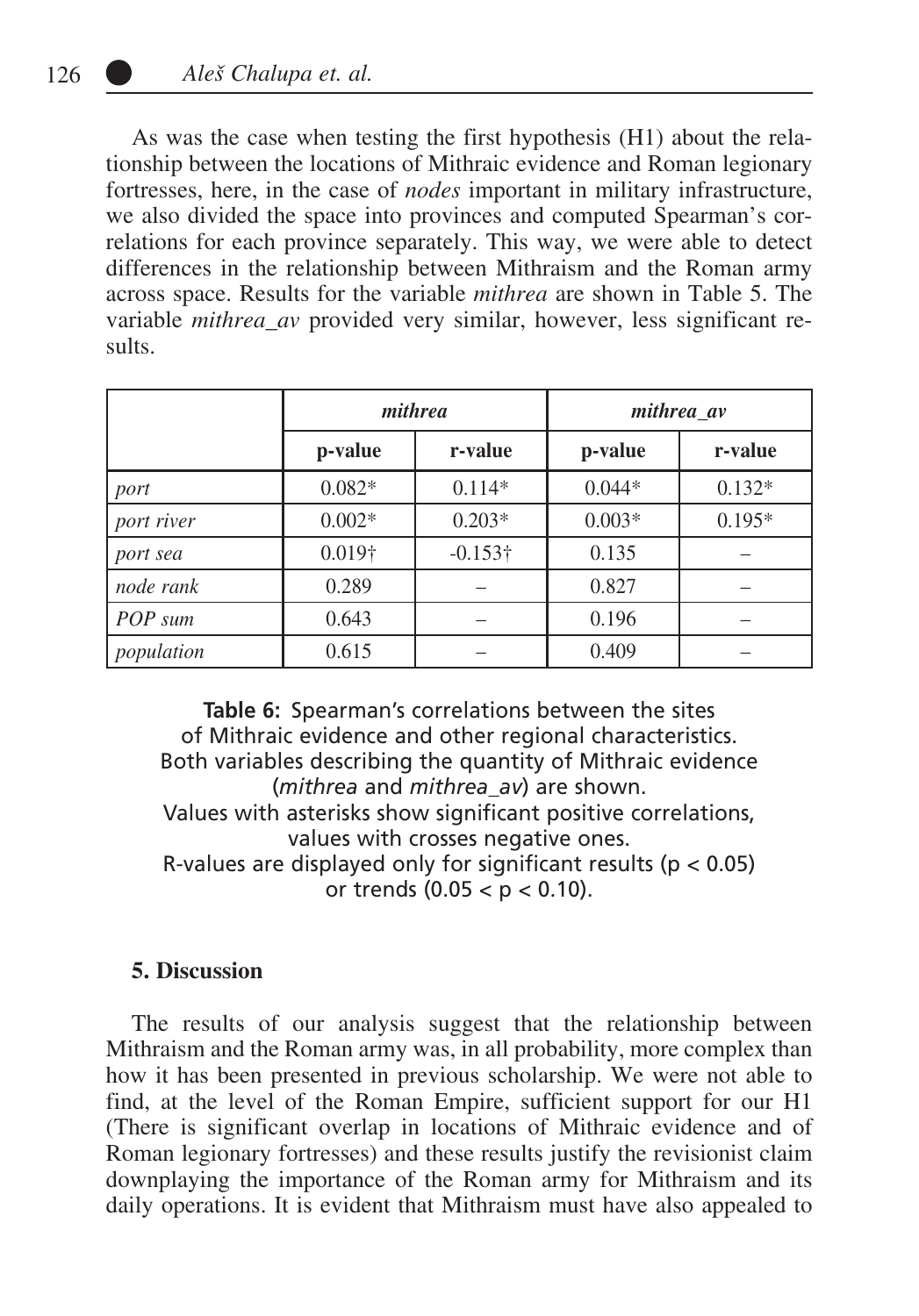various other social groups, not only to the Roman soldiery, and spread, from very early on, to regions where the Roman army was either absent or its immediate presence rather sporadic. In Hispania and Italia, we can find mithraea installed in large private agricultural villas, where they catered for the religious needs of their owners and their extended families including freedmen and slaves.27 In Gallia, mithraea are often situated in temple precincts associated with the cult of waters and healing springs.28 In some other places, mithraea were built on the outskirts of existing settlements in zones of industrial production – for example, close to kilns and ceramic factories.29 We can argue, with a sufficient level of certainty, that the personnel that frequented these mithraea was typically nonmilitary.

On the other hand, the statistically significant presence of Mithraic evidence in the *nodes* important on all three thresholded military subnetworks provides some support for our H2 (Military infrastructure and military deployments throughout the Roman Empire facilitated the spread of Mithraism. The sites of important nodes situated on the routes connecting Roman legionary fortresses correlate with the sites of documented Mithraic presence). These results are consistent with more nuanced views seeing the impressive geographical spread of Mithraism within the borders of the Roman Empire as a byproduct of Roman military and logistical infrastructure. In this scenario, the Roman army is no longer seen as a pri-

<sup>27</sup> E. g. mithraeum of Spoleto (ant. Spoletium): *CIMRM* 673; Giovanna Bastianelli Moscati, "Il mitreo di Spoleto", *Bolletino della Deputazione di Storia Patria per l'Umbria* 104/1, 2007, 27-53; mithraeum of Taquinia (ant. Tarquinii): Attilio Mastrocinque, "Mithras in Tarquinia", in: Matthew M. McCarthy – Mariana Egri (eds.), *The Archaeology of Mithraism: New Finds and Approaches to Mithras-Worship*, (BABESCH Supplement 39), Leuven: Peeters 2020, 87-92; Attilio Mastrocinque – Fiammetta Soriano – Chiara Maria Merchetti (eds.), *La domus del Mitreo a Tarquinia I: Ricerche archeologiche dell'Università di Verona*, (BAR International 2986), Oxford: British Archaeological Reports 2020; mithraeum of Els Munts: Francesc Tarrats Bou – Joseph Anton Remolà Vallverdú – Jacinto Sánchez Gil de Montes, "La vil•la romana dels Munts (Altafulla, Tarragonès) i Tarraco", *Tribuna d'Arqueologia* 2005-2006, 213-227; Jaime Alvar, *El culto de Mitra en Hispania*, Madrid: Dykinson S. L. 2018, 163-169.

<sup>28</sup> E. g. mithraeum at Septeuil: Marie-Agnès Gaidon-Bunuel, "Les mithraea de Septeuil et de Bordeaux", *Revue du Nord* [thematic issue *Archéologie*] 73/292, 1991, 49-58; mithraeum at Les Bolards: *CIMRM* 1917; Émile Thévenot, "La station antique des Bolards à Nuits-Saint-Georges (Côte-d'Or)", *Gallia* 6/2, 1948, 289-347.

<sup>29</sup> E. g. mithraeum at Tienen: Marleen Martens, "The Mithraeum in Tienen (Belgium): Small Finds and What They Can Tell Us", in: Marleen Martens – Guy De Boe (eds.), *Roman Mithraism: The Evidence of the Small Finds*, Brussel: Museum Het Toreke 2004, 25-56; mithraeum at Kempraten: Regula Ackermann et al., "Spotlighting leftovers. The mithraeum at Kempraten (Rapperswil-Jona, Switzerland)", in: Matthew M. McCarthy – Mariana Egri (eds.), *The Archaeology of Mithraism: New Finds and Approaches to Mithras-Worship*, (BABESCH Supplement 39), Leuven: Peeters 2020, 47-63.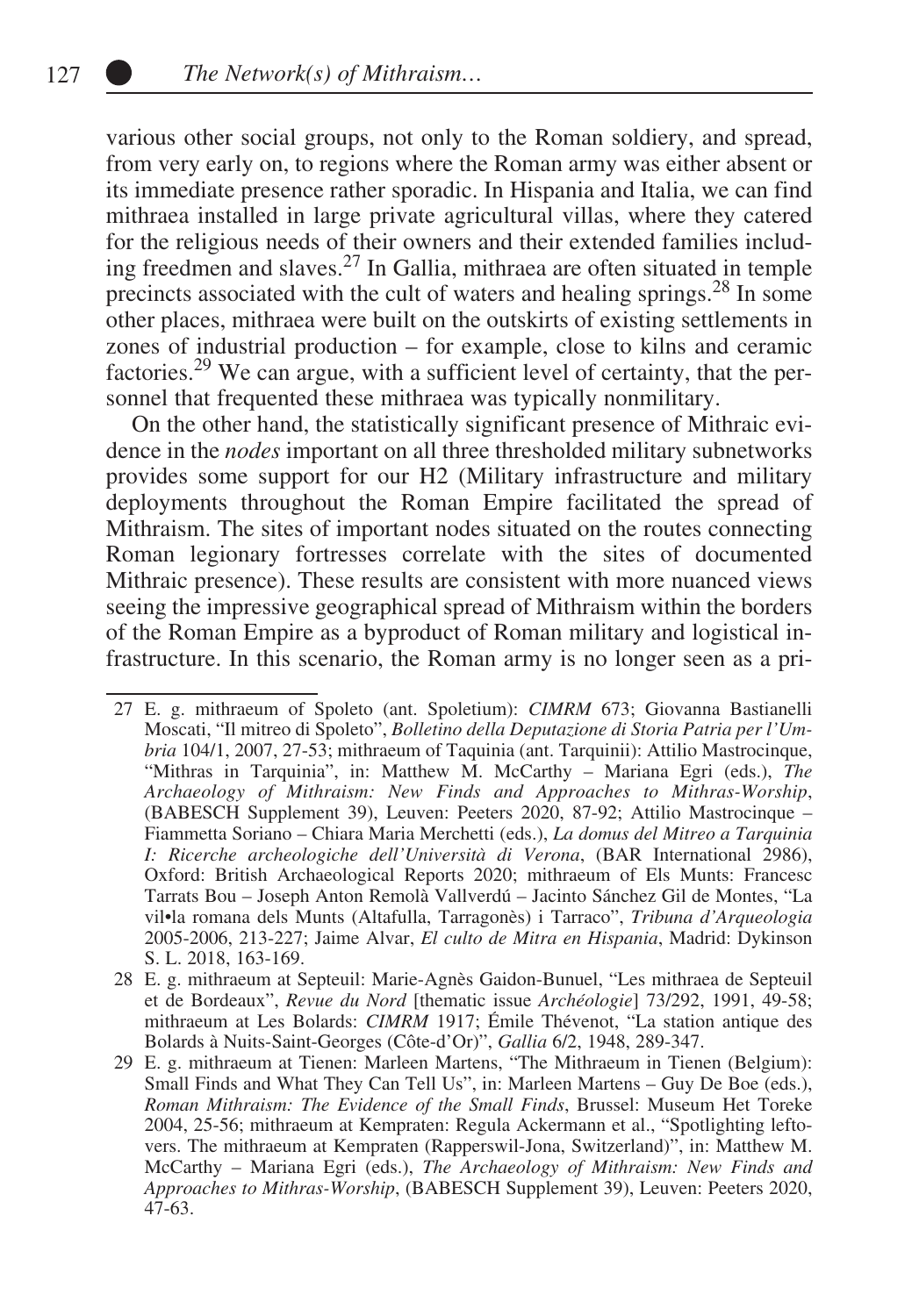mary source of Mithras followers and Mithraism as a typical "military cult". Instead, the Roman army is seen as a facilitator which gave rise, by the construction and maintenance of a dense web of fortresses, strongholds, roads, and personnel (military and civil), $30$  to conditions conducive to the spread of Mithraism as a cult based primarily on the interpersonal bonds among followers of Mithras.<sup>31</sup> Mithraic communities may have been situated in settlements lying on roads often frequented by the followers of Mithras, such communities providing social support for followers in situations in which they had to leave their previous communities and move to a new place for occupational reasons.

It is very unlikely that this statistically significant presence of Mithraism on thresholded military subnetworks is coincidental because we did not find any significant correlations with other, potentially confounding, variables, such as the population density; furthermore, the strength of this significance is lost on the non-thresholded military subnetwork. There is also no significant correlation between the sites of Mithraic evidence and *nodes* important on the routes connecting Rome with the locations of Roman legionary fortresses. This result shows that Rome as the capital of the Roman Empire and a major population center had no comparably significant influence on the distribution of Mithraic evidence across the military subnetwork. This fact seems to problematize the theory which situates the origins of Mithraism in Rome.<sup>32</sup> The influence of Rome was indeed significant, but, as it seems, only at the level of Italian regions.

The situation was, however, more complex at the regional level. We do not want to argue that the existence of military networks and infrastructure was the only factor which contributed to the spread of Mithraism and can explain the distribution pattern of Mithraic evidence in all provinces of the Roman Empire. It is very likely that other social networks played an important role as well and future research must pay attention to their possible influence. For example, our analysis detected a strong positive correlation between settlements with river ports and the presence of Mithraism, and a negative correlation between maritime ports and the presence of Mithraism (Table 6). While the latter result was anticipated, since it is generally ac-

<sup>30</sup> Ben Kolbeck, "A Foot in Both Camps: The Civilian Suppliers of the Army in Roman Britain", *Theoretical Roman Archaeology Journal* 1/1, 2018, article no. 8 (s. 1-19), doi: https://doi.org/10.16995/traj.355, accessible at <https://traj.openlibhums.org/article/ id/4002/>.

<sup>31</sup> David E. Aune, "Expansion and Recruitment among Hellenistic Religions: The Case of Mithraism", in: Peder Borgen – Vernon K. Robbins – David B. Gowler (eds.), *Recruitment, Conquest, and Conflict: Strategies in Judaism, Early Christianity, and the Greco-Roman World*, Atlanta: Ga. Scholars Press 1998, 39-53.

<sup>32</sup> M. Clauss, *The Roman Cult of Mithras*…, 7-8; id., *Cultores Mithrae*…, 253-255; id., *Mithras*…, 14-18.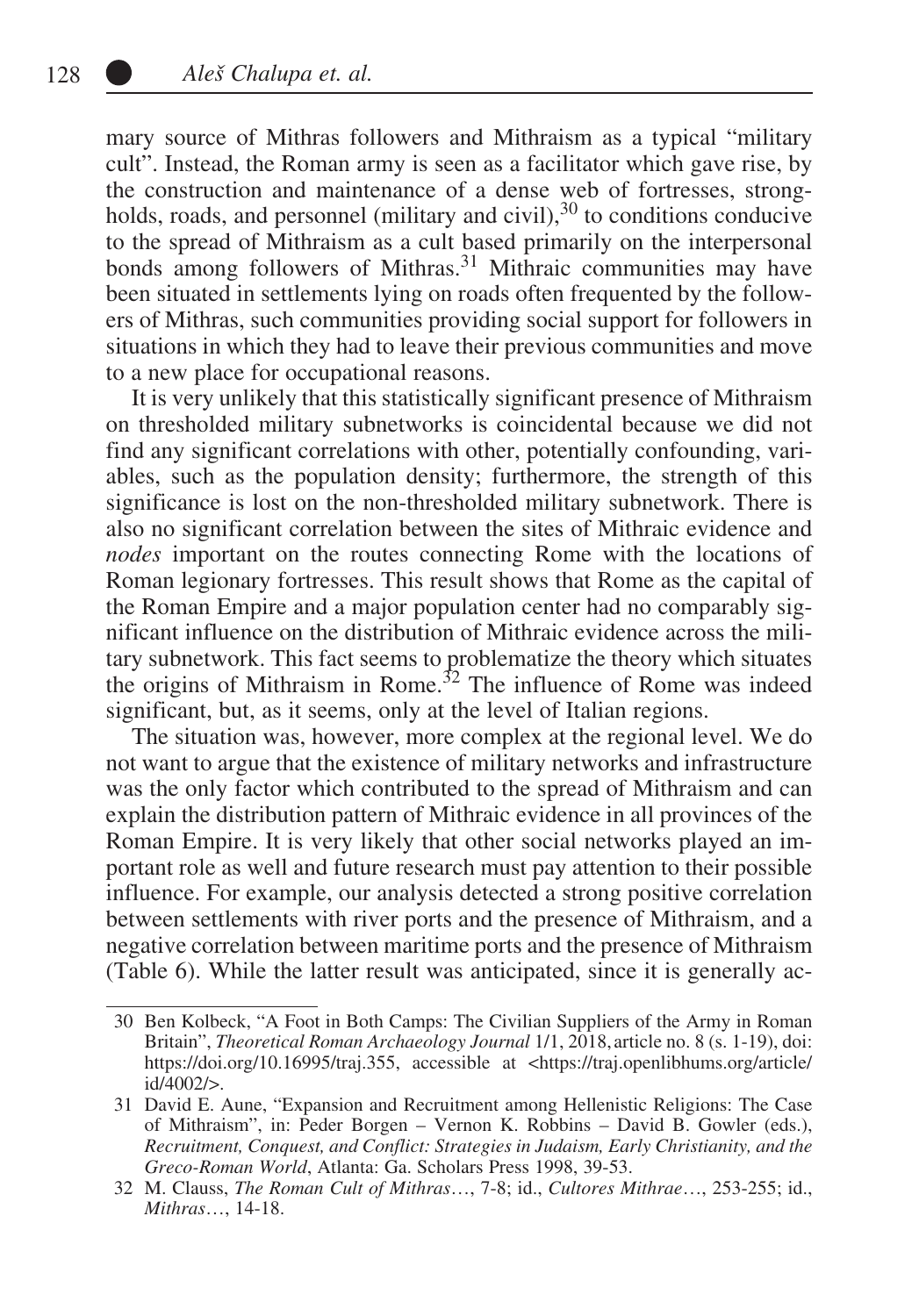cepted that Mithraism did not depend on maritime routes as, for example, the cult of Isis and other Egyptian deities,  $33$  the former came as a surprise. There are two possible explanations for this situation. The first claims that these results are heavily influenced by the strength of the Roman *limes* and the fact that, in regions with the strongest Mithraic presence, the Roman frontiers consisted of two large rivers (the Rhine and the Danube). Further research verifying whether this positive correlation continues even if we differentiate between ports on the Roman frontiers and ports within the Roman Empire could help to clarify the picture. The second explanation argues that another factor must have come into play, e. g. a network operated by a social group other than the Roman army, such as officials of the Roman customs offices (*portorium*) often situated at ports and river crossings.<sup>34</sup> This is also an avenue for further research. Yet another social group which might have contributed to the spread of various cults was Roman army veterans. After the termination of their military service, they were, very often in large groups, resettled in *coloniae* established by the Roman state and awarded plots of land for agriculture.<sup>35</sup> According to a recent study, Roman veterans played a role in the spread of the Bona Dea cult<sup>36</sup> and the possibility that the same situation applied in the case of Mithraism cannot be excluded.

<sup>33</sup> Françoise Dunand, *Le culte d'Isis dans le bassin oriental de la Méditerranée I-III*, Leiden: E. J. Brill 1973.

<sup>34</sup> The most detailed study of this topic is still Per Beskow, "Portorium and the Mysteries of Mithras", *Journal of Mithraic Studies* 3, 1980, 1-18.

<sup>35</sup> Gabriele Wesch-Klein, "Recruits and Veterans", in: Paul Erdkamp (ed.), *A Companion to the Roman Army*, Oxford: Blackwell 2007, 435-450.

<sup>36</sup> Leonardo Ambasciano, "The Goddess Who Failed? Competitive Networks (or the Lack Thereof), Gender Politics, and the Diffusion of the Roman Cult of Bona Dea", *Religio: Revue pro religionistiku* 24, 2016, 111-165.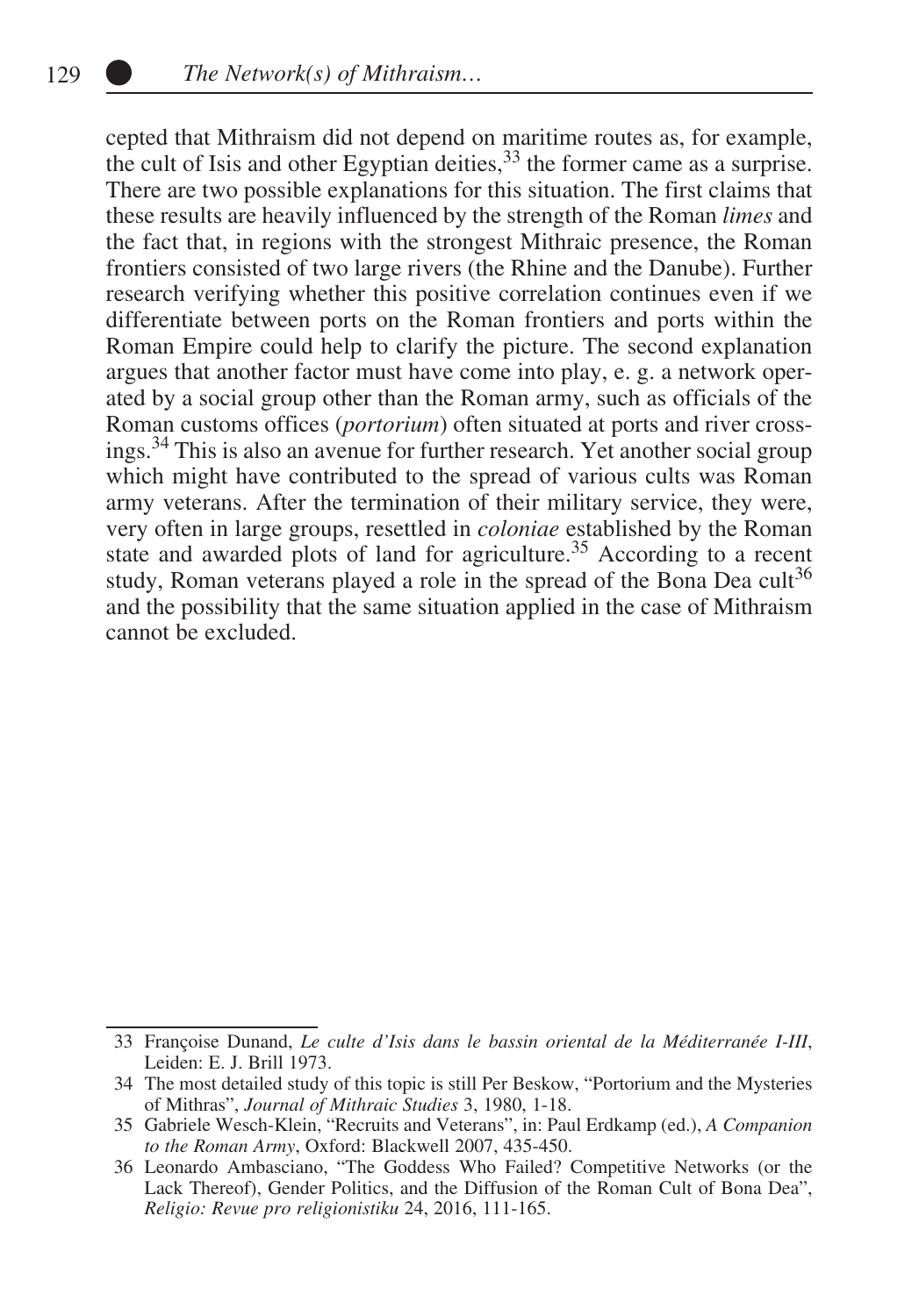#### Summary

#### **The Network(s) of Mithraism: Discussing the Role of the Roman Army in the Spread of Mithraism and the Question of Interregional Communication**

The cause of the rapid and geographically impressive spread of Mithraism in the Roman Empire from the last quarter of the  $1<sup>st</sup>$  century  $\overline{CE}$  onward is still only partially explained. Scholars had speculated about the influence of the Roman army and the popularity of Mithraism among Roman soldiers; however, a meticulously conducted demographical study of the known followers of Mithras based on Roman epigraphical data problematized this view. This paper uses a transportation network model based on ORBIS (the Stanford Geospatial Network Model of the Roman World) and a network analytical approach to uncover the possible relationship between the network of Roman legionary fortresses and sites where the presence of Mithraism can be historically documented. To demonstrate the possible impacts of Roman military infrastructure on the spread of Mithraism in the Roman Empire, we coded all sites of documented Mithraic presence and the locations of the major Roman legionary fortresses, positioned them on the transportation network, and used statistical analysis to detect possible relationships between these datasets, both at the level of the whole Roman Empire and regionally. Although we were not able to find, at the level of the Roman Empire, a statistically significant overlap between the locations of Roman legionary fortresses and Mithraic sites, we discovered the statistically significant presence of Mithraic evidence in nodes important on thresholded military subnetworks connecting Roman legionary fortresses. These results support the view that the Roman army and supporting civil personnel responsible for supplying and maintaining Roman military infrastructure contributed to the spread of Mithraism and can partially explain the geographical distribution of archaeologically attested Mithraic evidence in the Roman Empire.

**Keywords**: Mithraism; diffusion of religions; Roman army; network analysis; transportation network

Centre for the Digital Research of Religion ALEŠ CHALUPA Department for the Study of Religions Faculty of Arts chalupa@phil.muni.cz Masaryk University Arna Nováka 1 602 00 Brno Czech Republic

Department of Computer Systems EVA VÝTVAROVÁ and Communication Faculty of Informatics eva.vytvarova@mail.muni.cz Masaryk University Botanická 554/68a 602 00 Brno Czech Republic